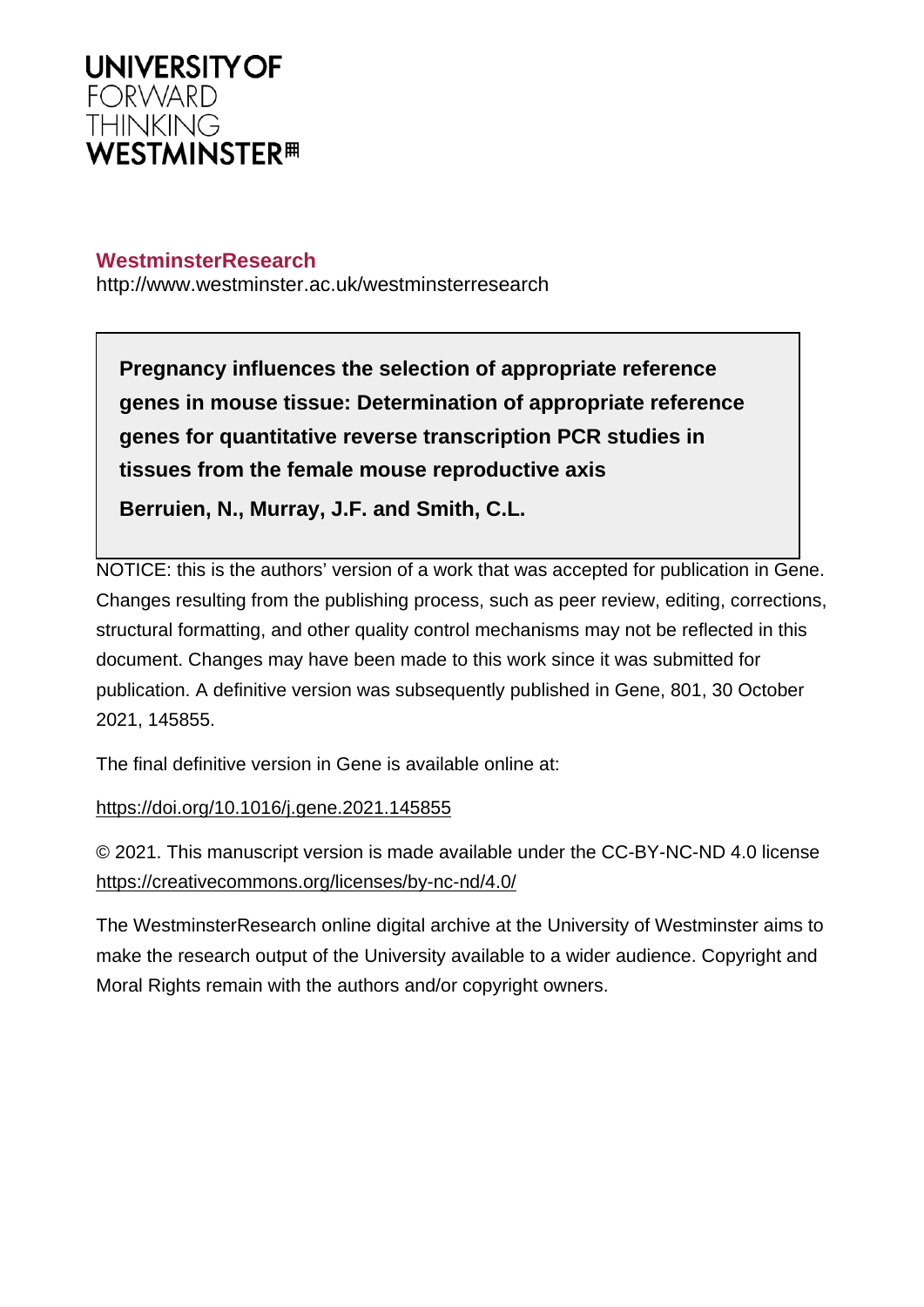**Title: Pregnancy influences the selection of appropriate reference genes in mouse tissue: Determination of appropriate reference genes for quantitative reverse transcription PCR studies in tissues from the female mouse reproductive axis.**

#### **Abstract**

Selecting stably expressed reference genes which are not affected by physiological or pathophysiological conditions is crucial for reliable quantification in gene expression studies. This study examined the expression stability of a panel of twelve reference genes in tissues from the female mouse reproductive axis and the uterus. Gene expression studies were carried out using reverse transcriptase quantitative polymerase chain reaction (RT-qPCR). cDNA was synthesised from RNA extracted from hypothalami, pituitaries, ovaries and uteri of female mice at ages 12 representing weaning, puberty and adulthood as well as pregnancy (13  $\pm$  1 days post-coitus) (n = a minimum of 3 at each age and at pregnancy). The reference genes examined included 18s, Actb, Atp5b, B2m, Canx, Cyc1, Eif4a2, Gapdh, Rpl13a, Sdha, Ubc and Ywhaz. The RT-qPCR raw data were imported into the qBASE+ software to analyse the expression stability using GeNorm. These data were also subsequently analysed using other software packages (Delta CT, Normfinder, BestKeeper). A comprehensive ranking was conducted considering all stability rankings generated 18 from the different software analyses. B2m and Eif4a2 deviated from the acceptable range for amplification efficiency and therefore were excluded from the further analyses. The stability of the reference genes is influenced by the software used for the analysis with BestKeeper providing markedly different results than the other analyses. GeNorm analysis of tissues taken at different ages but not including pregnant animals, indicated that the expression of the reference genes is 23 tissue specific with the most stable genes being: in the hypothalamus, Canx and Actb; in the 24 pituitary, Sdha and Cyc1; in the ovary, 18s, Sdha and Ubc; and in the uterus, Ywhaz, Cyc1, Atp5b, 25 18s and Rpl13a. The optimal number of reference genes to be used was determined to be 2 in the first three tissues while in the uterus, the V-score generated by the GeNorm analysis was higher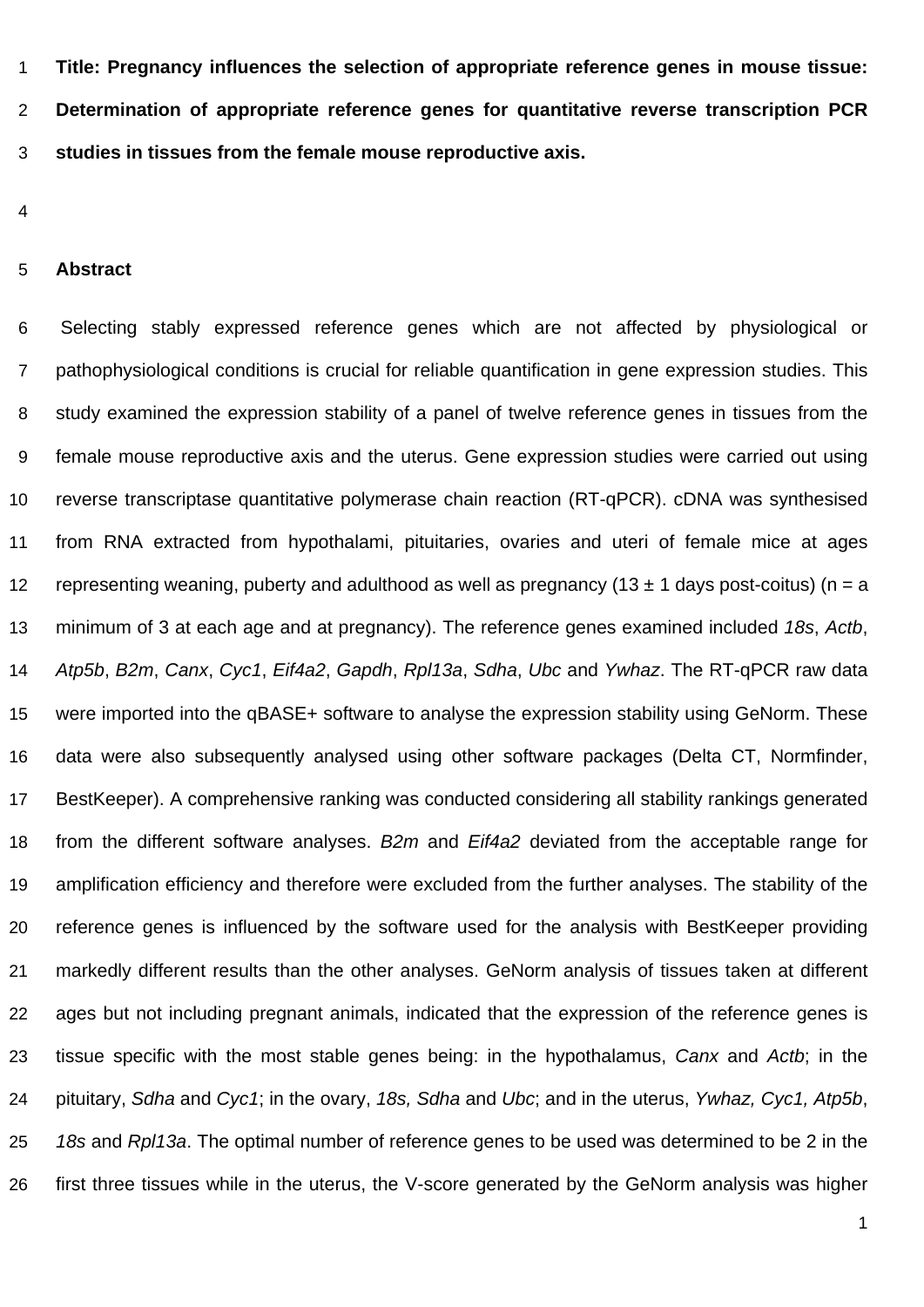than 0.15 suggesting that 3 or more genes should be used for normalisation. Inclusion of tissues 28 from pregnant mice changed the reference genes identified as being the most stable: Ubc and Sdha were the most stable genes in the hypothalamus, pituitary and the ovary. The addition of pregnant 30 tissue had no effect on the stability of the genes in uterus (Ywhaz, Cyc1, Atp5b, 18s and Rpl13a). Identification of these stable reference genes will be of use to those interested in studying female fertility and researchers should be alert to the effects of pregnancy on reference gene stability. This study also signifies the importance of re-examining reference gene stability if the experimental conditions are changed as shown with the introduction of pregnancy as a new factor in this research.

#### **Introduction**

 Mammalian female fertility requires the co-ordinated activity of the reproductive axis (the hypothalamus, pituitary and ovaries hence also called the hypothalamo-pituitary-ovarian axis (HPO axis)) and the uterus. Co-ordination between these four organs is predominately hormonal but also includes regulation by both the nervous and immune systems. The regulation is dynamic: it changes both over the life cycle (prepubertal, puberty, adulthood, pregnancy, lactation and senescence) and 42 over the reproductive cycle (humans = menstrual cycle; most other mammals = oestrous cycle). Effective communication between the hypothalamus, pituitary and ovary ensure that an oocyte/oocytes (the female gamete) is/are ovulated in each reproductive cycle, that the female is receptive to a male at the ideal time to maximize the chances of fertilization and that the uterus is prepared to receive and nurture any resulting embryo/embryos. In order to achieve all these functions both the ovary and the uterus undergo cycles of tissue remodelling. It is therefore likely that within each of the four organs there are significant changes in gene expression dependent on the reproductive status of the female. Analysis of gene expression in the female reproductive axis can be determined by reverse transcription real-time quantitative PCR (RT-qPCR), however interpretation of these results requires the identification of stable reference genes.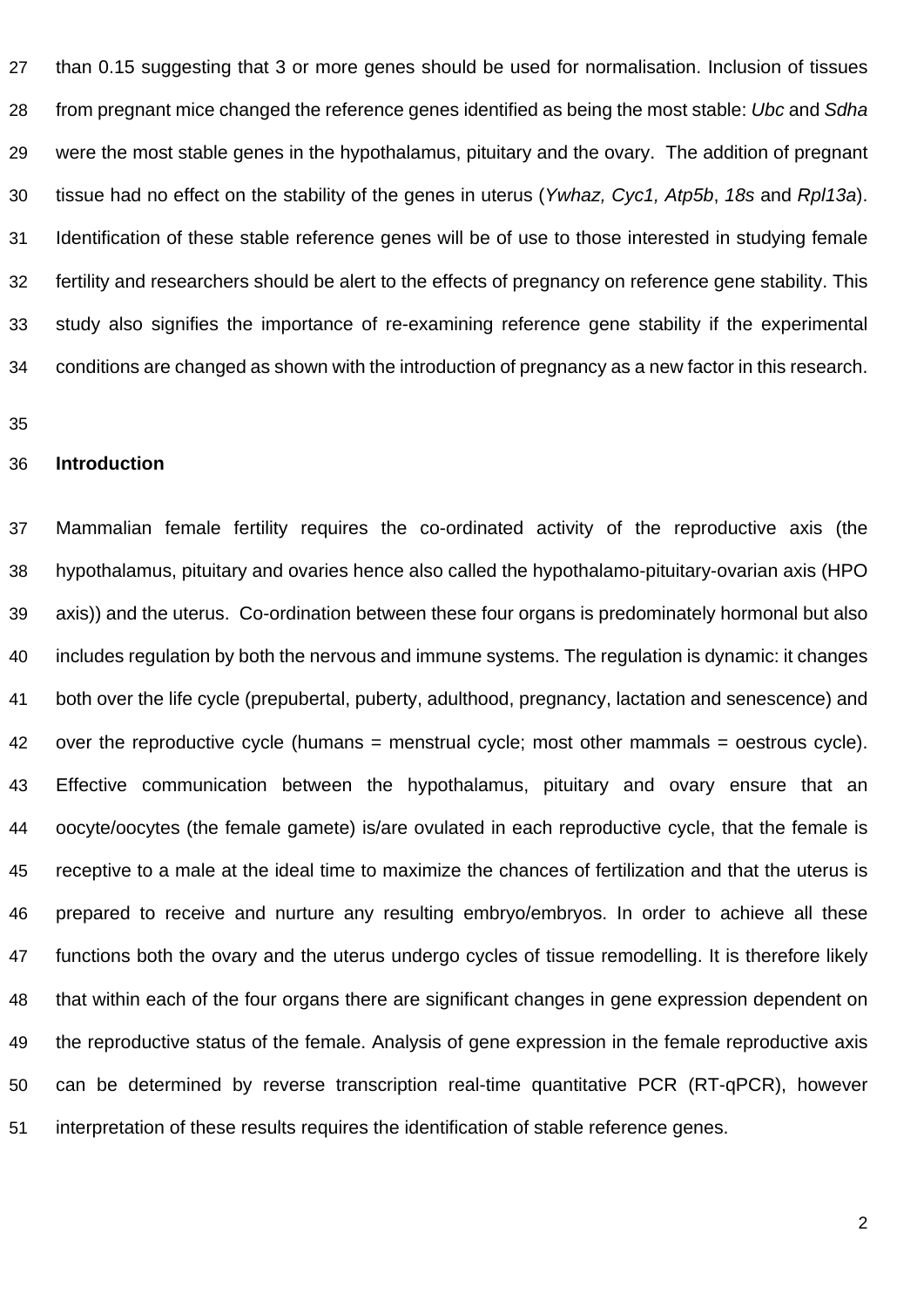The most commonly used reference genes to normalise expression include 18S and 28S ribosomal RNA subunits (rRNA), 18s and 28S, glyceraldehyde-3-phosphate dehydrogenase, GAPDH, and actin-beta, ACTB (Suzuki, et al., 2000). A significant portion of total RNA extracted from tissue is rRNA, transcription of which is affected by chromatin remodelling and influenced by biological factors, therefore the reliability of rRNA genes for normalisation has been questioned 57 (Vandesompele, et al., 2002). Expression of both GAPDH and ACTB have been reported to vary in human adult tissues (Warrington, et al., 2000) and are altered by mitogenic stimuli (Radonić, et al., 2004). Gene expression stability may also be influenced by physiological conditions: in a comparison of mouse brain regions, it was observed that there was a significant down-regulation of candidate reference genes in adult compared to day 7 mice (Boda, et al., 2009). Reliance on a single reference gene may lead to erroneous gene normalisation and hence the minimum information for publication of quantitative real-time PCR experiments (MIQE) guidelines recommend evaluating whether two, three or more reference genes are required for normalisation (Vandesompele, et al., 2002; Bustin, et al., 2009).

 To determine reference gene stability the most commonly used analytical tools include: GeNorm (Vandesompele, et al., 2002), NormFinder (Andersen, et al., 2004), BestKeeper (Pfaffl, et al., 2004), Delta CT and comprehensive gene stability. Here we have assessed twelve reference genes by RT- qPCR using each of the above analyses to check gene stability in the female mouse hypothalamus, pituitary, ovary and uterus at stages in the reproductive life cycle (pre-weaning, puberty, adult) and during pregnancy.

## **Materials and Methods:**

#### **Animals**

 Female C57BL/6 mice were housed in rooms with a 12:12 hour light: dark cycle (lights on at 0700) 76 at 21  $\pm$  1°C. Ad libitum access to both standard laboratory chow and water were provided for all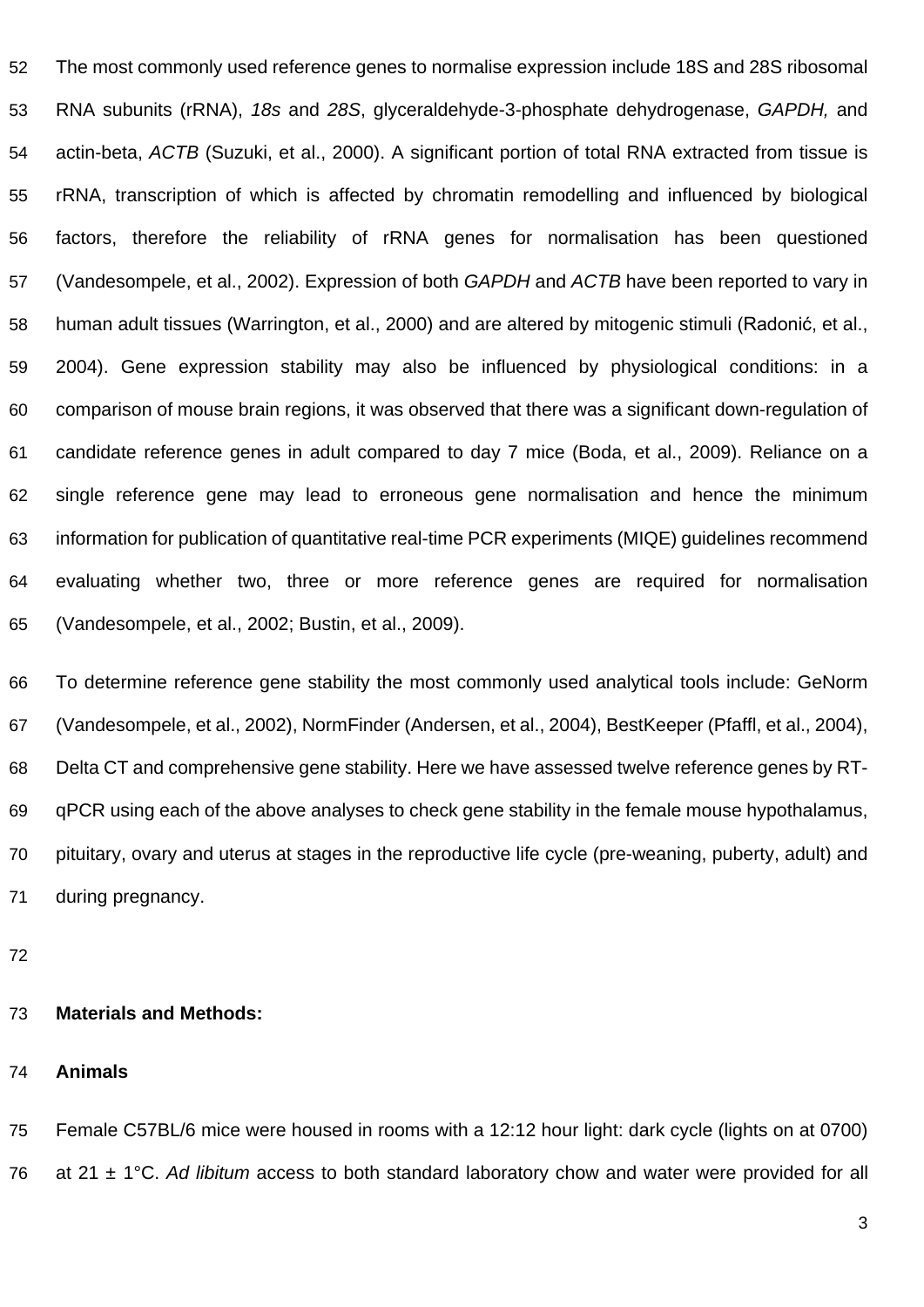animals. Ethics approval for this study was granted by the University of Westminster (Ethics Approval VRE1415-0209). These studies were done in full accordance with the Home Office's Animal (Scientific Procedures) Act (1986).

 Animals were killed by dislocation of the neck followed immediately by decapitation to allow both the brain and pituitary to be dissected free as soon as possible. Likewise, both the ovaries and the 82 uterus were dissected free from the abdomen immediately after death. Hypothalami, pituitaries, ovaries and uteri were removed from virgin female mice aged 2, 6, 9/10 and 14 weeks and pregnant 84 mice (9 weeks at mating and approximately 13 days post-coitus (dpc) of gestation based on detection of mating plug). Tissues from at least 3 mice for each age group and pregnancy were 86 used. All tissues were immediately placed in RNALater® and stored at -80°C until RNA isolation commenced.

## **RNA Isolation and cDNA Synthesis**

89 RNA was extracted using TRIzol (Invitrogen™, ThermoScientific, UK) and then purified using a RNeasy micro kit (Qiagen, Germany). Total RNA quality and concentration were measured using a Nanodrop 2000® (a 260:280 nm ratio > 1.8 was deemed acceptable quality). cDNA was synthesised using SuperScript II Reverse Transcriptase (200U), approximately 300 ng RNA and random 93 hexamer primers (150ng, Invitrogen™, ThermoScientific, UK). The cDNA samples were stored at -94 20°C until required.

## **Determination of reference gene amplification efficiency**

96 The PCR amplification efficiencies and  $R<sup>2</sup>$  coefficients were determined for all reference genes included in this study. A standard curve for each tissue (hypothalamus, pituitary gland, ovary and uterus) was generated using pooled cDNA from all age groups plus pregnant samples. The pooled 99 cDNA (starting concentration 1 µg) was used to create 1:10 serial dilutions spanning 5 orders of magnitude and each concentration was assessed in triplicate. The primer efficiencies were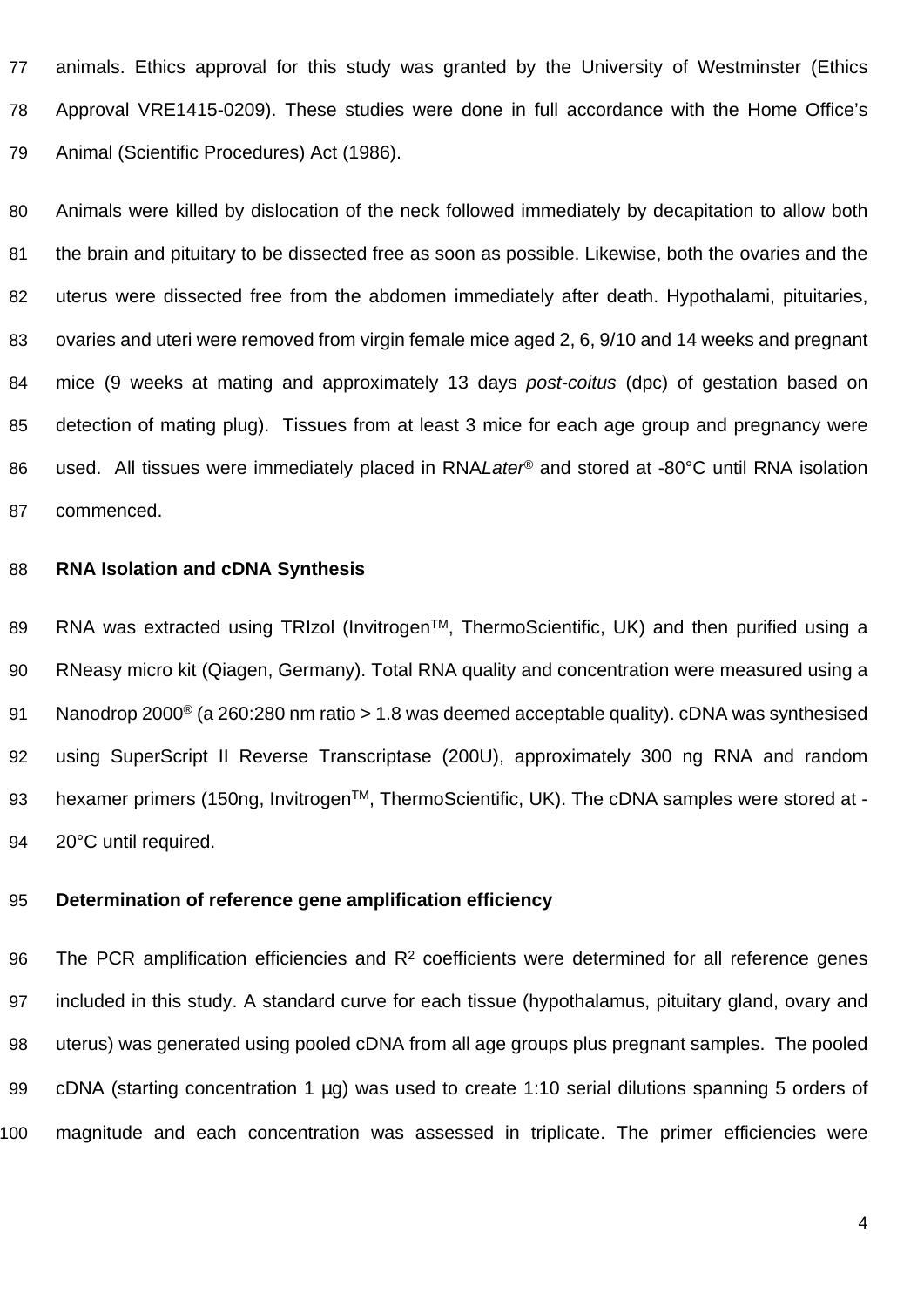generated using the CFX96 C1000 touch real time qPCR machine and CFX Maestro software (BIO-RAD, UK).

#### **The GeNorm reference gene panel and RT-qPCR**

104 The GeNorm kit, which contains a panel of 12 genes (18s, Actb, Atp5b, B2m, Canx, Cyc1, Eif4a2, Gapdh, Rpl13a, Sdha, Ubc and Ywhaz; Table 1), was used to select the reference genes (PrimerDesign, UK). Each RT-qPCR mix consisted of: master mix (premixed with SYBR green) (10X 107 PrecisionPLUS™, UK), reference primers (reference gene details listed in Table 1) (6 pmol) and 25 ng of cDNA. Reactions, done in duplicate, were placed in a thermocycler (CFX96 C1000 touch, BIO-RAD, UK) and underwent the following cycle: initial activation at 95°C for 2 minutes; followed by 40 cycles of denaturing at 95°C for 15 seconds and annealing and extension at 60°C for 30 seconds; and ending with a dissociation melt curve (60-95°C). The size of each amplicon for each reaction was determined by electrophoresis on a 2 % agarose gel (Table 1).

## **Determination and validation of reference gene stability**

 **GeNorm** calculates a normalisation factor based on multiple reference genes. GeNorm software hypothesises that two or more normalisers (reference genes) should have the same expression ratio across all samples and experimental conditions. A measure, "M", which reflects the reference gene stability is established through the standard deviation of the logarithmically transformed expression cycle threshold (CT) ratios. The most stable genes will have the lowest "M" values. The normalisation factor is then calculated using the geometric mean from expression levels of the most stable reference genes. This software recommends the use of at least 2-3 of the most stable reference genes to calculate the normalisation factor as adding a fourth gene does not significantly contribute to the expression stability analysis (Vandesompele, et al., 2002).

 **NormFinder** is a mathematical model describing the RT-qPCR log CT values, estimation of inter- and intra-group variations, sub-group analyses and, finally, the calculation of stability values of the reference genes examined. The reference genes are then ranked according to their stability value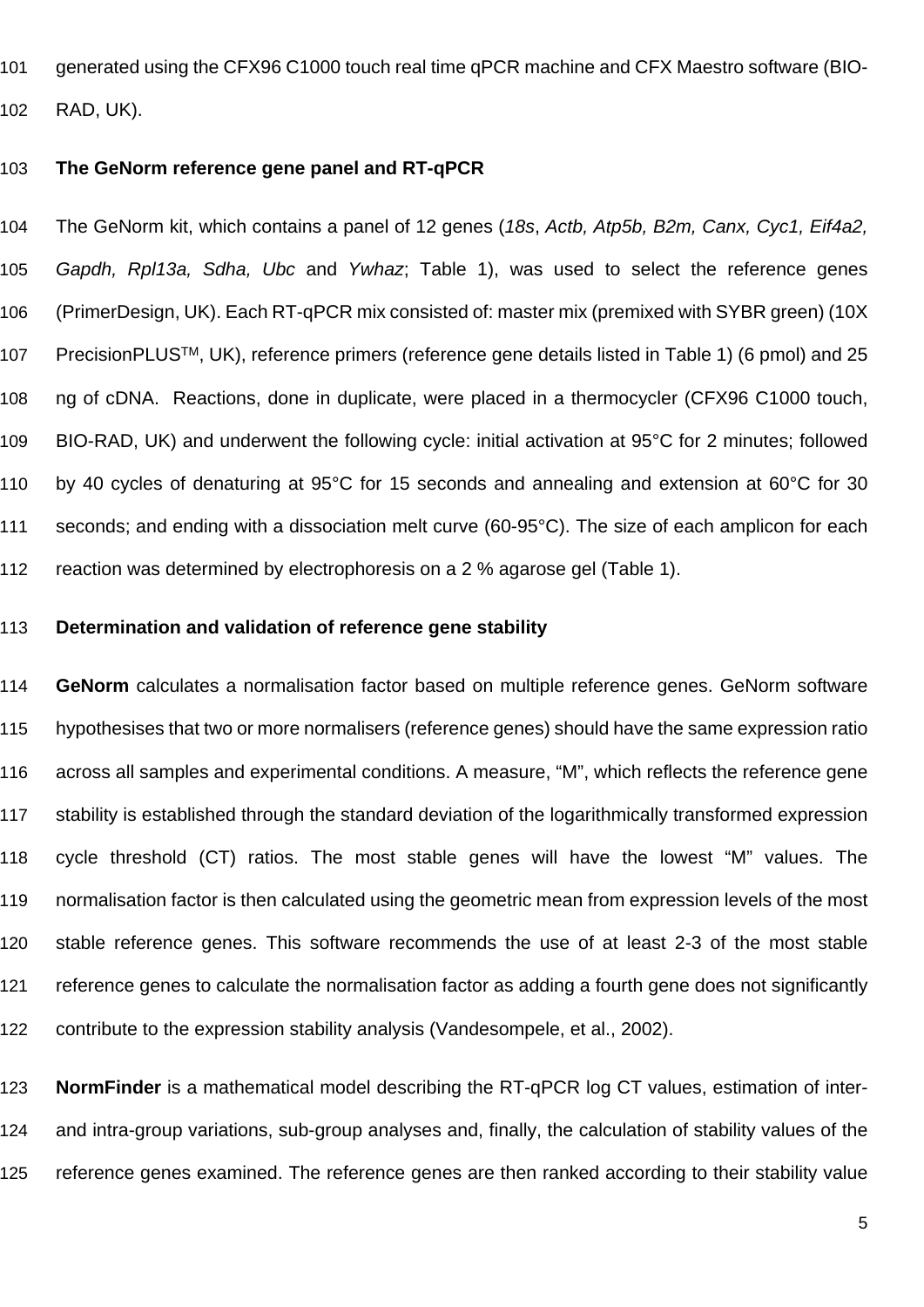with the most stable gene having the lowest stability value (Andersen, et al., 2004; Palombella, et al., 2017).

 **BestKeeper** was developed on the basis that the most stable reference genes show the least variability in their CT values across the samples examined (Pfaffl, et al., 2004). The software algorithm utilises the reference gene's CT data calculating the geometric mean, the arithmetic mean, and standard deviation (St. Dev); represented as minimum CT, maximum CT and CT St. Dev. Reference genes with a CT St. Dev greater than one are considered unstable. To be able to choose more than one stable gene, a pair-wise correlation analysis is done to estimate the inter-gene relations of all possible pairs: a BestKeeper index combines the most stably expressed reference genes. Then, the Pearson correlation coefficient, the coefficient of determination and the p-value statistically describe the correlation between this index and the reference genes (Pfaffl, et al., 2004; Palombella, et al., 2017).

 **Delta-CT** is based on a process of exclusion: the relative expression of a pair of genes is compared in different samples using the delta CT and St. Dev. Stable genes would not show any variability in the different samples. This procedure is used with more than one pair and various conditions and pairs that show variable expression among samples, and hence have fluctuating expression stability, are excluded.

 **Comprehensive ranking.** In addition to these four algorithms, RefFinder (web-based tool) was used to generate an overall comprehensive ranking for the reference genes. The RefFinder algorithm assigns an appropriate weight for each gene and by incorporating the ranking numbers from GeNorm, NormFinder, BestKeeper and DeltaCT, calculating the geometric mean of the weights for the overall final ranking of genes (Xie, et al., 2012).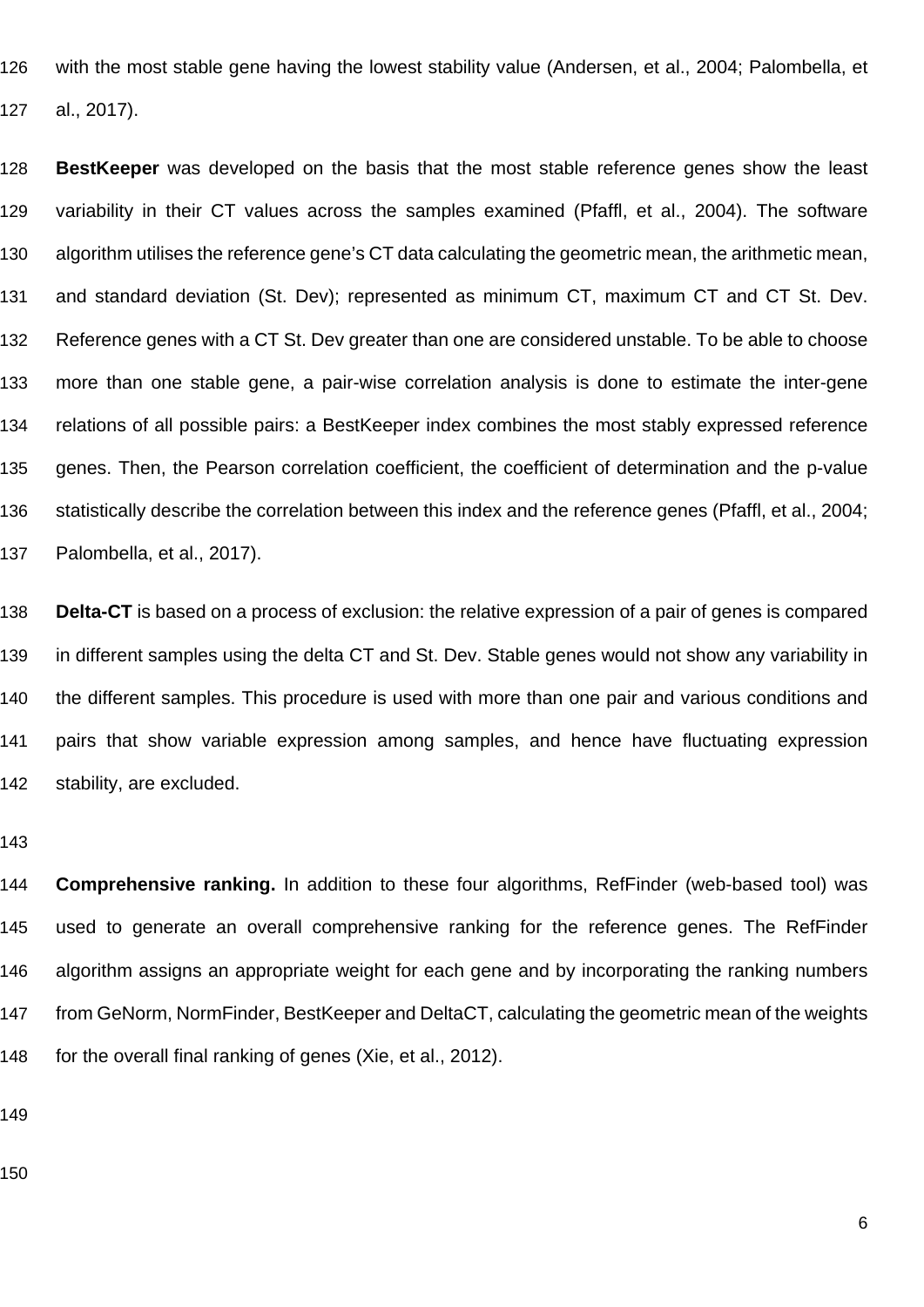#### **Results:**

#### **Reference gene amplication efficiency**

 Amplification efficiencies were determined for the GeNorm panel and ten of the reference genes (18s, Actb, Atp5b, Canx, Cyc1, Gapdh, Rpl13a, Sdha, Ubc and Ywhaz) had amplification efficiencies 155 in the acceptable range of 90-100% (Table 2). Two of the twelve reference genes, B2m and Eif4a2, were found to have amplification efficiencies deviating from the accepted range, despite numerous repetitions and troubleshooting, hence they were excluded from the subsequent GeNorm analyses.

#### **GeNorm Analyses**

159 RT-qPCR amplification of the reference genes (18s, Actb, Atp5b, Canx, Cyc1, Gapdh, Rpl13a, 160 Sdha, Ubc and Ywhaz) was carried out on tissues from the female reproductive axis in pre-weaned (2 week), pubertal (6 week), adult (9, 10 and 14 week) and pregnant mice (9 weeks 13 dpc) with three animals in each group. All genes amplified before 28 cycles and the minimum and maximum CT values for each reference gene are presented in Figure 1A. To determine the optimal number of genes for the RT-qPCR GeNorm analysis, as advised in MIQE guidelines, a pair-wise variation (V- score) was calculated using the GeNorm software (Figure 2). The V-score was below 0.15 for the hypothalamus, pituitary and ovary (Figure 2 A-C) and the mean pairwise variation indicated that two genes should be used for normalisation; however, the V-score was higher than 0.15 for the uterus (Figure 2 D) suggesting that 3 or more genes should be used for normalisation.

## **Effect of pregnancy on reference gene stability**

 The RT-qPCR data were organised into two sets: A) age groups alone (excluding the pregnant samples) and B) all the samples (age groups including pregnant samples). Using the GeNorm tool, inclusion of pregnant samples changed the stability values of the reference genes in the hypothalamus, pituitary and ovary (Figure 3).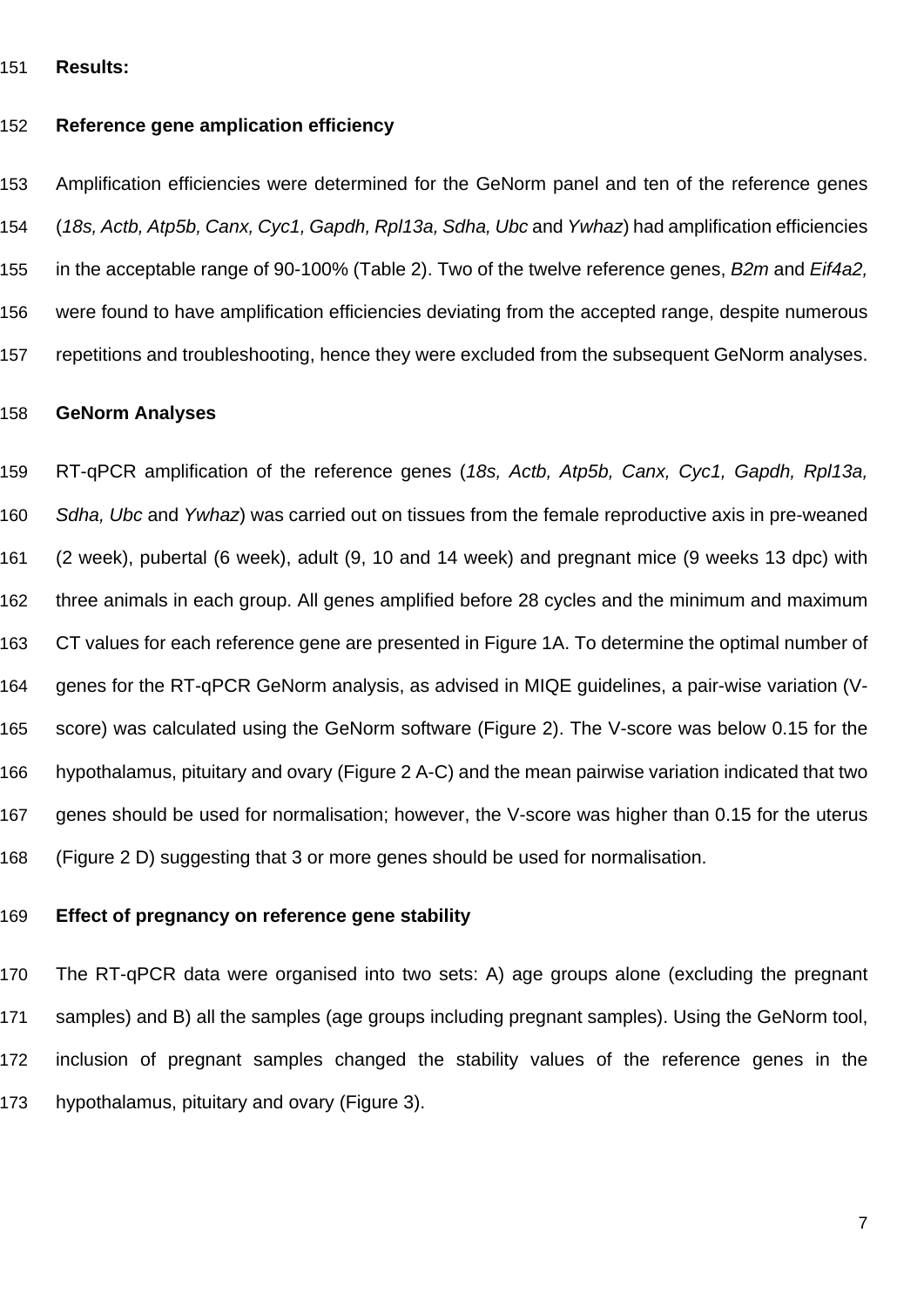174 In the female mouse hypothalamus, the non-pregnant data set analysed by GeNorm identified that 175 Canx, Actb, Atp5b and Ywhaz (listed in order of stability: highest to lowest; all lists that follow are 176 presented in the same way) were the most stable genes while Cyc1 and 18s were the least stable 177 genes (Figure 3: A1). When the pregnant samples were included, Cyc1 and 18s remained the least 178 stable genes while Ubc/Sdha, Ywhaz and Canx became the most stable genes in the hypothalamus 179 (Figure 3: B1).

180 In the pituitary gland, Sdha, Cyc1, Ubc and Atp5b were identified by GeNorm as the most stable 181 genes in the non-pregnant data set (Figure 3: A2) whilst Ubc, Sdha, Atp5b and 18s were the most 182 stable genes when the pregnant samples were included in the analysis (Figure 3: B2). The least 183 stable genes for the pituitary were Canx and Ywhaz for both data sets. The remaining genes showed 184 a slight fluctuation in the expression.

185 In the GeNorm analysis of the ovary, 18s/Sdha, Ubc and Ywhaz were identified as the most stable 186 genes in the non-pregnant data set (Figure 3: A3). When pregnant samples were included Sdha, 187 Ubc. Ywhaz and Atp5b were identified as the most stable genes (Figure 3: B3). Actb and Cyc1 188 were both identified as the least stable genes in the female mouse ovary in both the non-pregnant 189 and with pregnant data sets.

190 In the uterus, fewer genes had stability values less than 1 compared to the other tissues. There was 191 no difference in the ranking for the two data sets (Figure 3: A4 and B4). The most stably expressed 192 genes identified by the GeNorm analysis were Ywhaz, Cyc1, Atp5b and 18s for both data sets 193 (Figure 3: A4 and B4). Sdha and Ubc were the least stable genes in both data sets in the uterus 194 (Figure 3: A4 and B4).

# 195 **Comparison of gene stability using GeNorm NormFinder, BestKeeper, Delta CT and**  196 **Comprehensive ranking**

197 Data from the RT-qPCR of the panel of genes (18s, Actb, Atp5b, Canx, Cyc1, Gapdh, Rpl13a, Sdha, 198 Ubc and Ywhaz) in the hypothalamus, pituitary gland, ovary, and uterus were also analysed using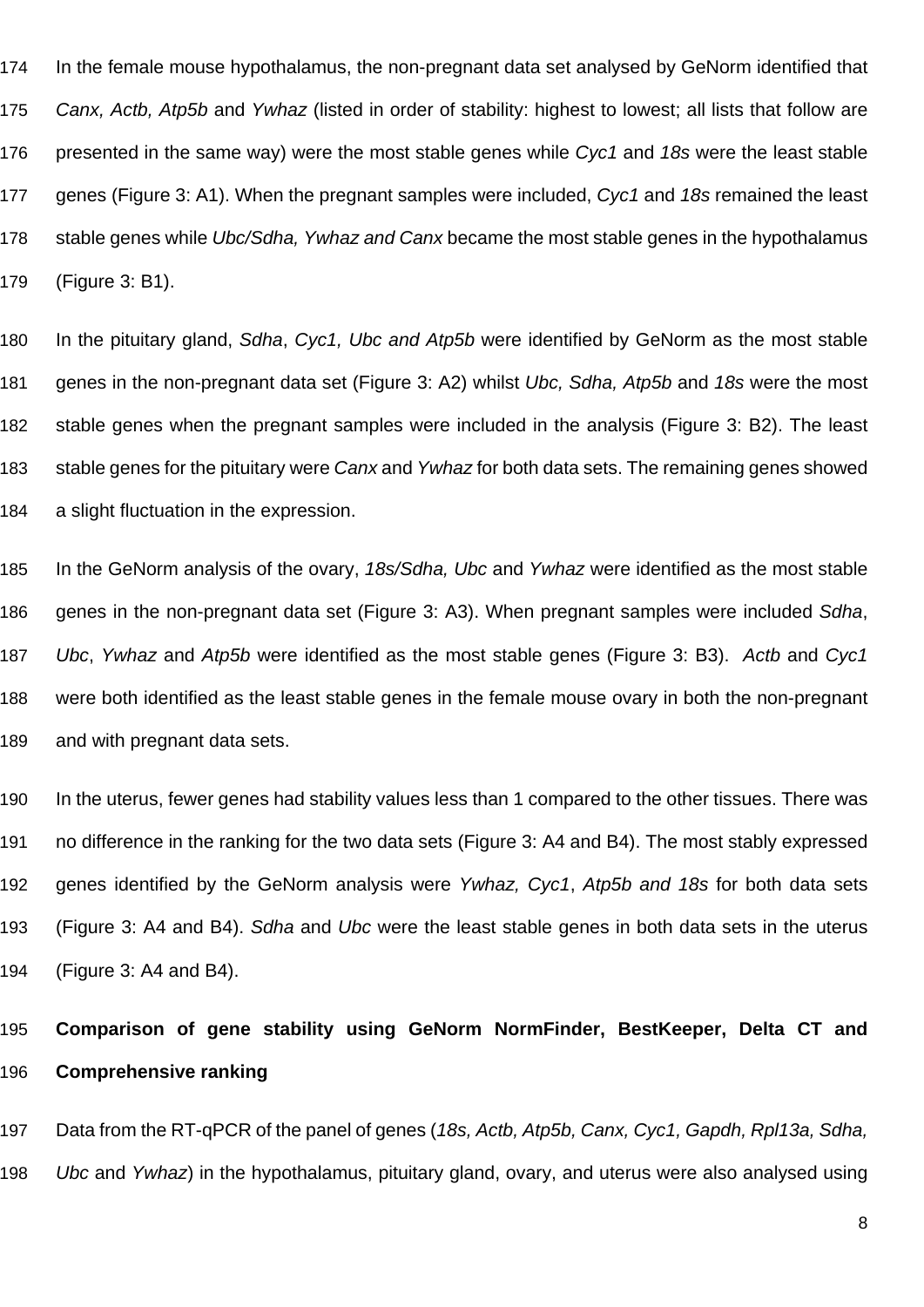- NormFinder, BestKeeper, Delta CT and Comprehensive ranking and are shown below for the two data sets: the non-pregnant samples only (- pregnant) and the non-pregnant and pregnant samples (+ pregnant).
- 

# **Summary of the most stable genes in each tissue using GeNorm, NormFinder, BestKeeper, Delta CT and Comprehensive ranking analyses:**

**Hypothalamus**

| 206 | GeNorm:        |            |        | Canx > Actb > $Atp5b$ > Ywhaz > Ubc      |         | - Pregnant |
|-----|----------------|------------|--------|------------------------------------------|---------|------------|
| 207 |                | <b>Ubc</b> | > Sdha | > Ywhaz > Canx                           | > Actb  | + Pregnant |
| 208 | NormFinder:    |            |        | Ywhaz > Canx > Atp5b > Actb              | > Sdha  | - Pregnant |
| 209 |                |            |        | Canx > $Atp5b$ > Ywhaz > $Sdha$ > Ubc    |         | + Pregnant |
| 210 | BestKeeper:    |            |        | Atp5b > Canx > Actb > Ywhaz > Sdha       |         | - Pregnant |
| 211 |                |            |        | Atp5b > Canx > Actb > Ubc                | > Ywhaz | + Pregnant |
| 212 | Delta CT:      |            |        | Ywhaz > Canx > Atp5b > Sdha              | > Actb  | - Pregnant |
| 213 |                |            |        | $C$ anx > Ywhaz > Atp5b > Ubc            | > Sdha  | + Pregnant |
| 214 | Comprehensive: |            |        | Canx > Ywhaz > $Atp5b$ > $Actb$ > $Sdha$ |         | - Pregnant |
| 215 |                | Canx       |        | > Atp5b > Ubc > Ywhaz > Sdha             |         | + Pregnant |
|     |                |            |        |                                          |         |            |

## **Pituitary:**

| 218 | GeNorm:        | Sdha                                |  |  | $> Cyc1 > Ubc$ > Atp5b > Actb |        | - Pregnant |
|-----|----------------|-------------------------------------|--|--|-------------------------------|--------|------------|
| 219 |                | <b>Ubc</b>                          |  |  | $>$ Sdha $>$ Atp5b $>$ 18s    | > Actb | + Pregnant |
| 220 | NormFinder:    | Atp5b > Actb > Cyc1 > 18s           |  |  |                               | > Sdha | - Pregnant |
| 221 |                | Atp5b > Actb > $Cyc1$ > Ubc > Sdha  |  |  |                               |        | + Pregnant |
| 222 | BestKeeper:    | Ywhaz > Canx > Actb > $Atp5b > 18s$ |  |  |                               |        | - Pregnant |
| 223 |                | Ywhaz > Canx > Actb > $Atp5b > 18s$ |  |  |                               |        | + Pregnant |
| 224 | Delta CT:      | Atp5b > Cyc1 > Sdha > Actb          |  |  |                               | > Ubc  | - Pregnant |
| 225 |                | Atp5b > Cyc1 > Ubc > Actb           |  |  |                               | > Sdha | + Pregnant |
| 226 | Comprehensive: | Atp5b > Ubc > Actb > Cyc1           |  |  |                               | > Sdha | - Pregnant |
| 227 |                | Atp5b > Cyc1 > Sdha > Actb          |  |  |                               | > Ubc  | + Pregnant |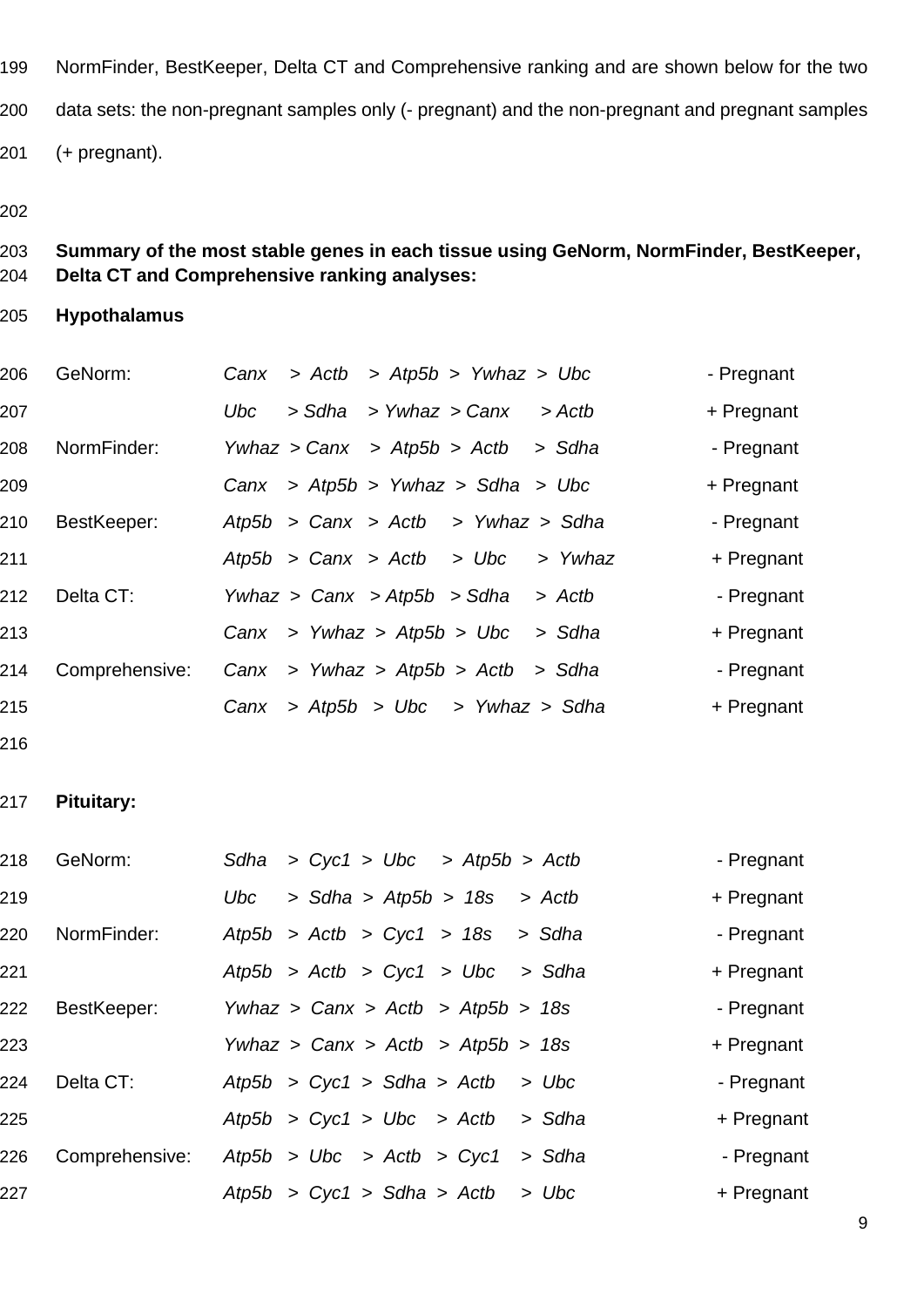#### **Ovary:**

| 230 | GeNorm:        | 18s<br>$=$ Sdha<br>> Ywhaz > Atp5b<br>> Ubc                   | - Pregnant |
|-----|----------------|---------------------------------------------------------------|------------|
| 231 |                | > Ywhaz > $Atp5b_$ > 18s<br>Sdha<br>> Ubc                     | + Pregnant |
| 232 | NormFinder:    | Ywhaz $> 18s$<br>> Sdha<br>> Canx<br>> Ubc                    | - Pregnant |
| 233 |                | Atp5b<br>> Gapdh<br>> Ywhaz > Canx<br>$>$ Rpl13a              | + Pregnant |
| 234 | BestKeeper:    | > Gapdh > Canx<br>18s<br>$>$ Atp5b<br>> Ubc                   | - Pregnant |
| 235 |                | 18s<br>> Gapdh<br>> Atp5b > Ywhaz > Actb                      | + Pregnant |
| 236 | Delta CT:      | > Ywhaz > Gapdh > Atp5b<br>18s<br>> Canx                      | - Pregnant |
| 237 |                | Ywhaz > Atp5b<br>> Gapdh > Rpl13a > Canx                      | + Pregnant |
| 238 | Comprehensive: | <b>18s</b><br>> Canx > Ywhaz > Gapdh<br>$>$ Atp <sub>5b</sub> | - Pregnant |
| 239 |                | > Ywhaz > Canx > Rp113a<br>Atp5b > Gapdh                      | + Pregnant |
| 240 | Uterus:        |                                                               |            |
| 241 | GeNorm:        | Ywhaz > $Cyc1$ > Atp5b<br>$>$ Rpl13a<br>>18s                  | - Pregnant |
| 242 |                | Ywhaz > Cyc1<br>> Atp5b<br>>18s<br>$>$ Rpl13a                 | + Pregnant |
| 243 | NormFinder:    | Actb<br>> 18s<br>> Canx > Gapdh<br>> Atp5b                    | - Pregnant |
| 244 |                | > Atp5b > 18s<br>> Canx > Gapdh<br>Actb                       | + Pregnant |
| 245 | BestKeeper:    | Cyc1<br>$>$ Rpl13a $>$ Atp5b<br>> 18s<br>> Actb               | - Pregnant |
| 246 |                | Ywhaz > Cyc1<br>$>$ Rpl13a $>$ Atp5b $>$ 18s                  | + Pregnant |
| 247 | Delta CT:      | Actb<br>> 18s<br>$>$ Atp5b<br>> Canx > Gapdh                  | - Pregnant |
| 248 |                | Atp5b<br>>18s<br>> Actb<br>> Canx > Ywhaz                     | + Pregnant |
| 249 | Comprehensive: | Actb<br>> 18s<br>$>$ Cyc1 $>$ Rpl13a<br>> Atp5b               | - Pregnant |
| 250 |                | Atp5b > Ywhaz > Cyc1<br>> 18s<br>> Actb                       | + Pregnant |
|     |                |                                                               |            |

 In the hypothalamus for the non-pregnant data set, the other tools all identified four of the same genes as the GeNorm tool had as being one of the five most stable genes. Whereas the GeNorm 254 analysis had identified Ubc as also being stable, the other tools all identified Sdha in its place. The 255 rankings did differ between the tools but all identified Canx as one of two most stably expressed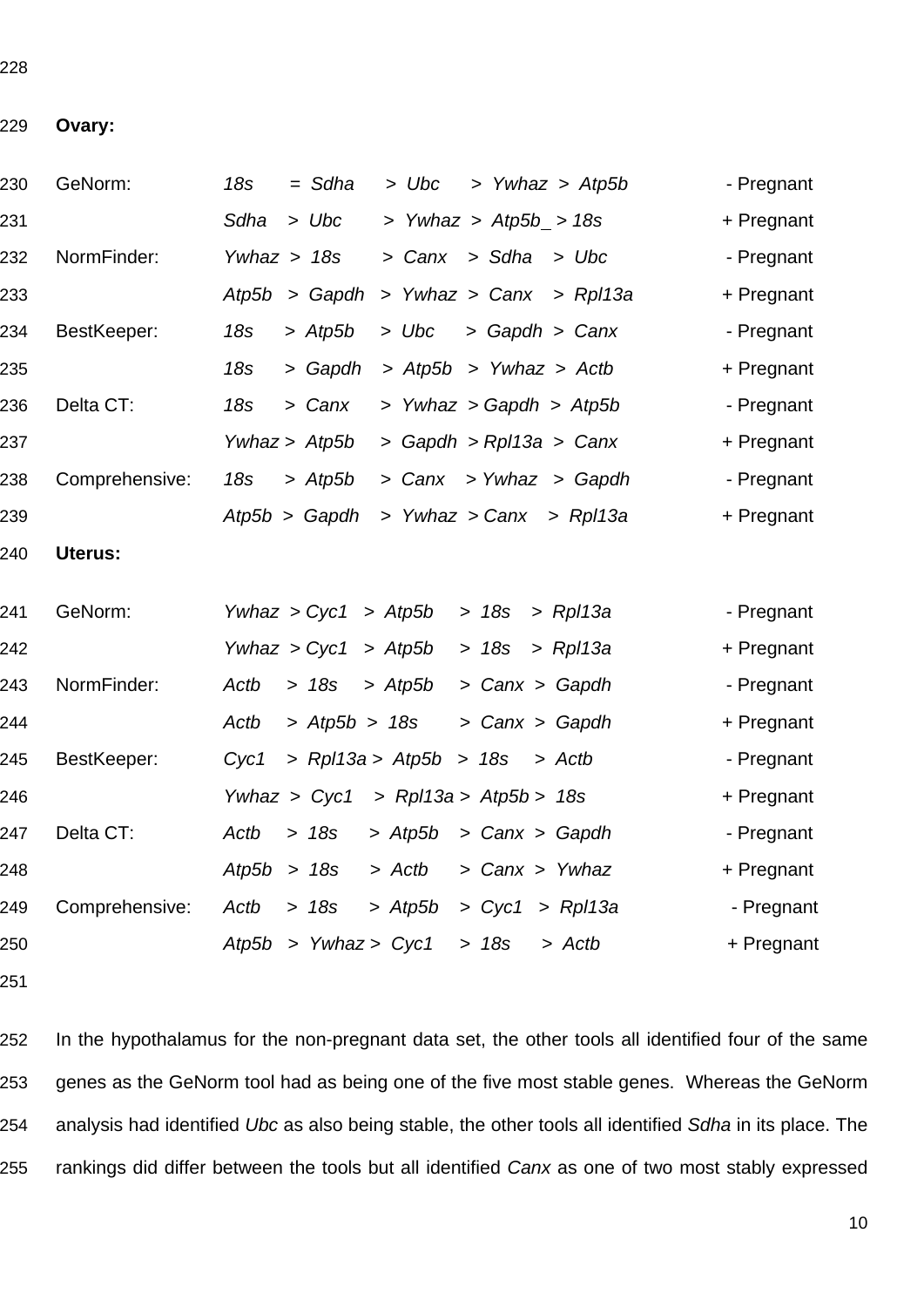genes. When the pregnant samples were included the ranking of the five most stable genes changed 257 and Atp5b was replaced by Sdha by the GeNorm tool. The two most stably expressed genes were different to the two most stably expressed genes in the non-pregnant data set using GeNorm. By contrast, both the BestKeeper and Delta CT identified the same pair of genes as being the most 260 stable for both data sets and the other two tools both identified Canx as being one of the two most stable genes in both data sets.

262 In the pituitary for the non-pregnant data set, both the Delta CT and Comprehensive tools identified 263 the same five most stable genes as the GeNorm tool although the rank order did differ. The GeNorm 264 analysis had identified Sdha and Cyc1 as being the two most stable genes, but only the Delta CT 265 tool also gave Cyc1 in its top two. Three of the tools identified Atp5b as the most stably expressed 266 gene. When the pregnant samples were included the ranking of the five most stable genes changed 267 and Cyc1 was replaced by 18S using GeNorm. The two most stably expressed genes had one in 268 common (Sdha) and Ubc replaced Cyc1 as the two most stably expressed genes. There was 269 variability in the selection of genes and their rank order between the other tools compared to the 270 GeNorm analysis. If only the top two genes are considered all the other tools identified the same 271 genes for both data sets (except the Comprehensive tool which only had one gene in common) 272 unlike the GeNorm analysis but there were differences between the tools as to which two genes 273 were identified.

274 In the ovary for the non-pregnant data set, the other tools identified three to four of the same genes 275 as the GeNorm tool amongst the five most stable genes. The other tools all identified Canx as one 276 of the top five stably expressed genes but the GeNorm analysis did not. The rankings did differ 277 between the tools but all identified 18s as one of two most stably expressed genes. When the 278 pregnant samples were included, the genes identified were the same but the ranking of the five most 279 stable genes changed using GeNorm. The two most stably expressed genes were Sdha and Ubc 280 compared to 18s and Sdha as the most stably expressed genes in the non-pregnant data set. Using 281 the other tools with respect to the two most stably expressed genes, the BestKeeper and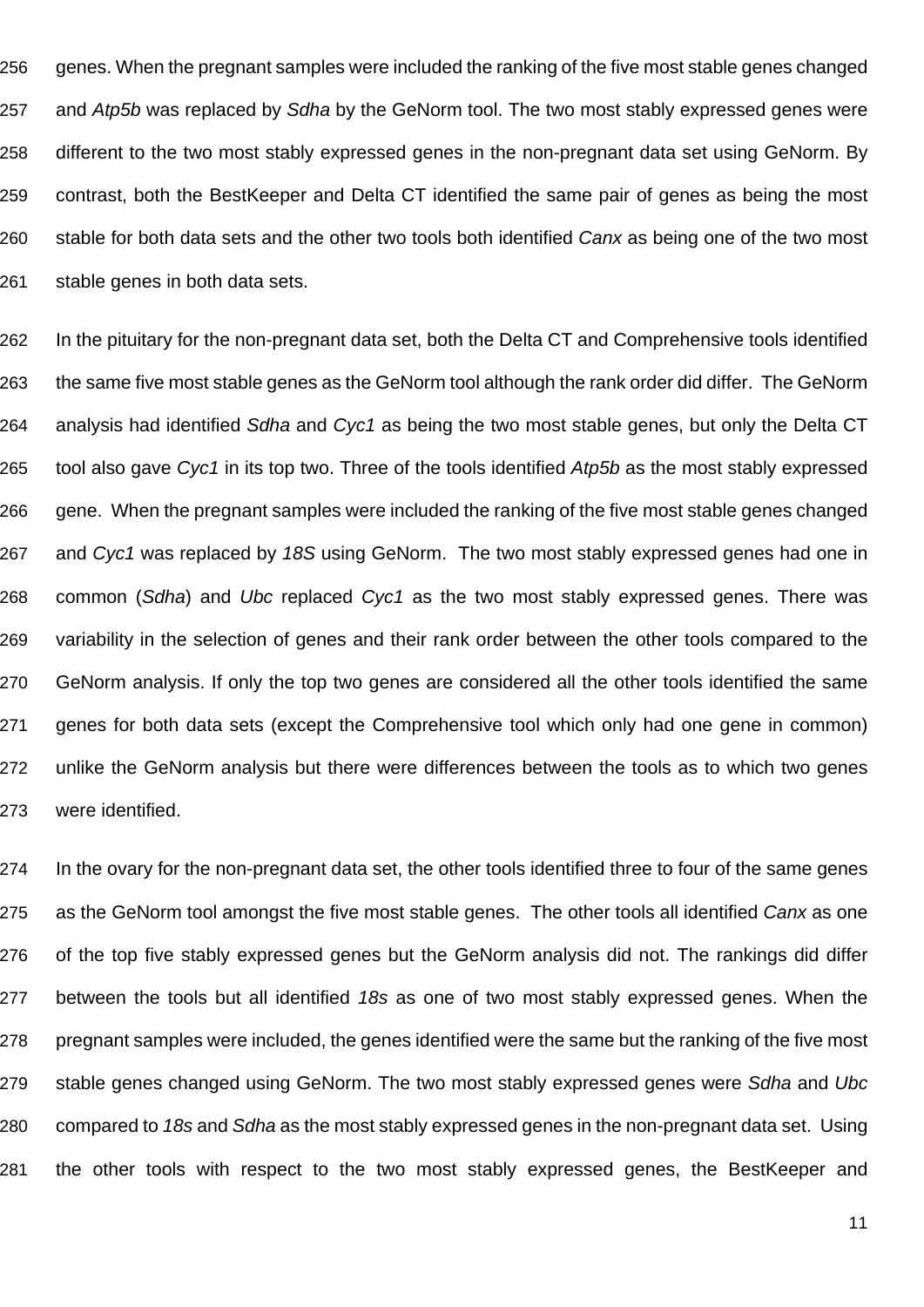Comprehensive tools both identified the same gene in both data sets (but not the same gene and different from that identified by GeNorm analysis). Both NormFinder and Delta CT had no genes in common between the non-pregnant and with pregnant data sets for the two most stably expressed genes.

 In the uterus for the non-pregnant data set, there was variability in the genes identified by each tool. 287 The GeNorm analysis identified Ywhaz as being the most stably expressed but it was not identified 288 as one of the five most stably expressed by any of the other tools. All tools identified Atp5b as the 289 third most stably expressed gene and all included 18s in their top five ranking. When the pregnant samples were included the ranking of the five most stable genes was unaltered using GeNorm. The two most stably expressed genes were different to the two most stably expressed genes in the non- pregnant data set. The other tools differed with up to two genes being replaced by others and the rank order changing. The NormFinder, BestKeeper and Delta CT tools all identified one of the two genes most stably expressed as being the same (albeit each a different gene) in both the non-pregnant and with pregnant data sets.

## **Discussion:**

 According to the criteria recommended by the MIQE guidelines, adding more than one reference gene for data normalisation reduces the variability of the RT-qPCR data (Bustin, et al., 2009). The GeNorm analyses for the hypothalamus, pituitary and ovary studied herein confirm that optimally two or more genes should be used instead of a single gene. The V values for the uterus were above 0.15 hence in this tissue, the use of more than two reference genes would be recommended. The reference gene selection assay included a panel of 12 murine housekeeping genes, however, the 303 amplification efficiencies for B2m and Eif4a2 deviated from the accepted range so were not included 304 in these analyses. Ten murine housekeeping genes (18s, Actb, Atp5b, Canx, Cyc1, Gapdh, Rpl13a, 305 Sdha, Ubc and Ywhaz) were therefore investigated for their stability in tissues from the female reproductive axis in pre-weaned, pubertal, adult and pregnant mice.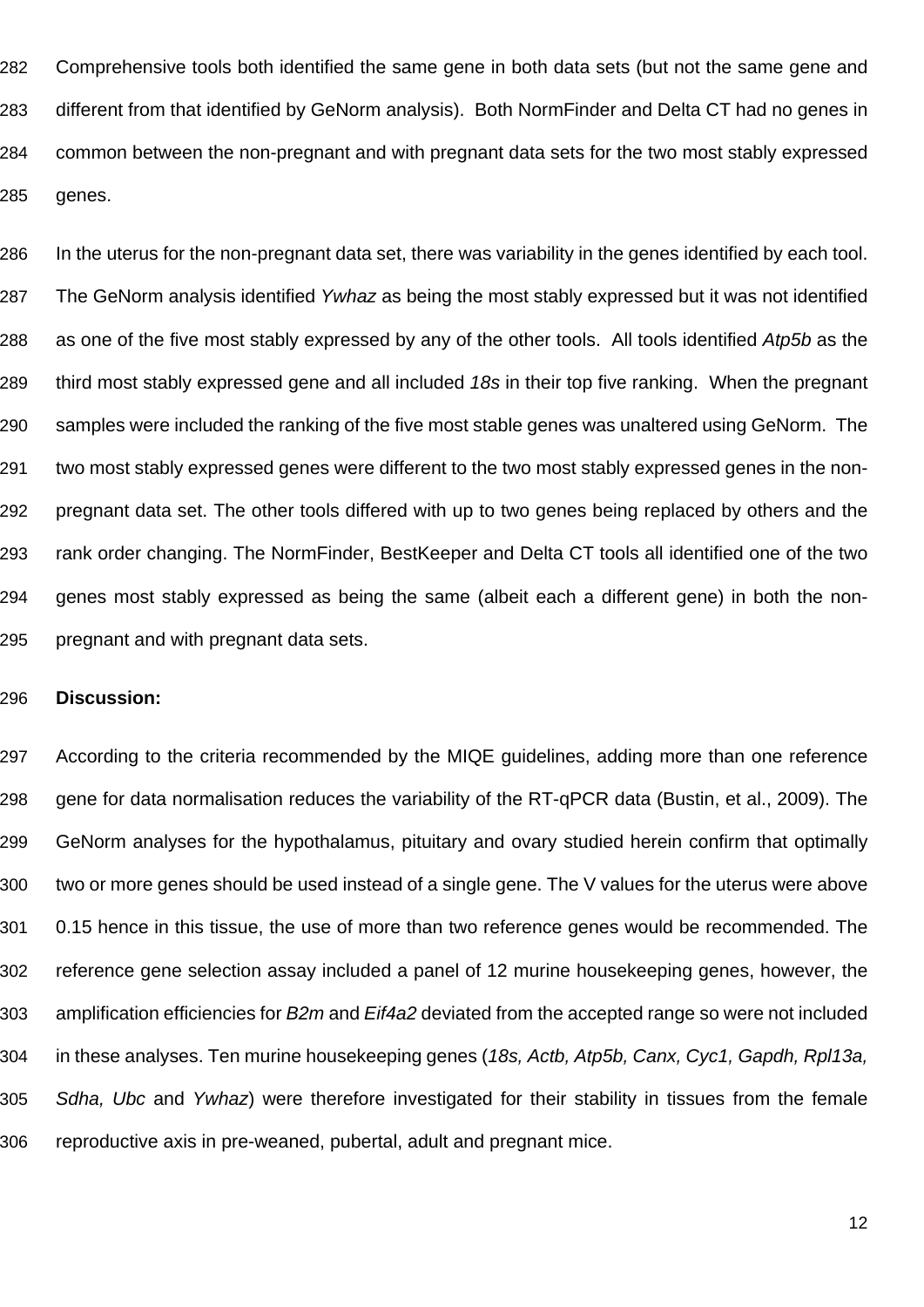307 The reference genes, 18s, Gapdh and Actb, have been widely used as reference genes for these 308 tissues however in the hypothalamus, 18s and Gapdh were amongst the least stable reference 309 genes. In the pituitary, the 18s stability ranking was affected once pregnant samples were included 310 by GeNorm analysis. In the ovary, Actb was the least stable reference gene identified by GeNorm 311 analysis. These findings that 18s, Gapdh and Actb are potentially pernicious reference genes are 312 consistent with reports in human brain, kidneys and heart as well as rat fetal brain (Vandesompele, 313 et al., 2002; Al-Bader, & Al-Sarraf, 2005 respectively) . Furthermore, the ranking of expression 314 stability of the reference genes differs in each tissue; for example, tyrosine 3- 315 monooxygenase/tryptophan 5-monooxygenase activation protein, zeta polypeptide, Ywhaz, was 316 one of the most stable genes in the hypothalamus, ovary and uterus whilst in the pituitary gland it 317 was the least stable gene. Whilst ranked amongst the 5 most stable genes in the hypothalamus 318 (Sdha was ranked 6<sup>th</sup> most stable in the non-pregnant data set), pituitary and ovary using the 319 GeNorm tool, both Ubc and Sdha were unstable in the uterus. This highlights the importance of 320 checking the reference gene stability in the context of each experiment as an essential step in 321 quantitative RT-PCR (Bustin, et al., 2009).

322 All of the reference genes' gene products are known to be involved in essential intracellular functions 323 hence they are expressed in most cells. Their relative expression may be different in some tissues 324 and/or altered by physiological status. Except for the ranking obtained from the BestKeeper tool 325 using the non-pregnant data set, Ywhaz was identified as being one of the most stable genes in the 326 ovaries in both the non-pregnant and with pregnant data sets. Ywhaz encodes for a molecule that 327 forms a hub for several signalling pathways within cells (Sluchanko, 2018). No information on the 328 pattern of Ywhaz expression or its function, and therefore regulation, within the mouse ovary is 329 known. Although Ywhaz (using Gapdh as a reference gene) has been identified as being 330 differentially expressed within the corpus luteum, a transient, hormone-secreting structure of the 331 bovine ovary (Goravanahally, et al., 2009), when tissue was sampled from different areas of the 332 ovary (so with and without tissue of the corpus luteum) and at different times of the oestrous cycle 333 or in pregnancy, the NormFinder and BestKeeper tools but not GeNorm, identified Ywhaz as one of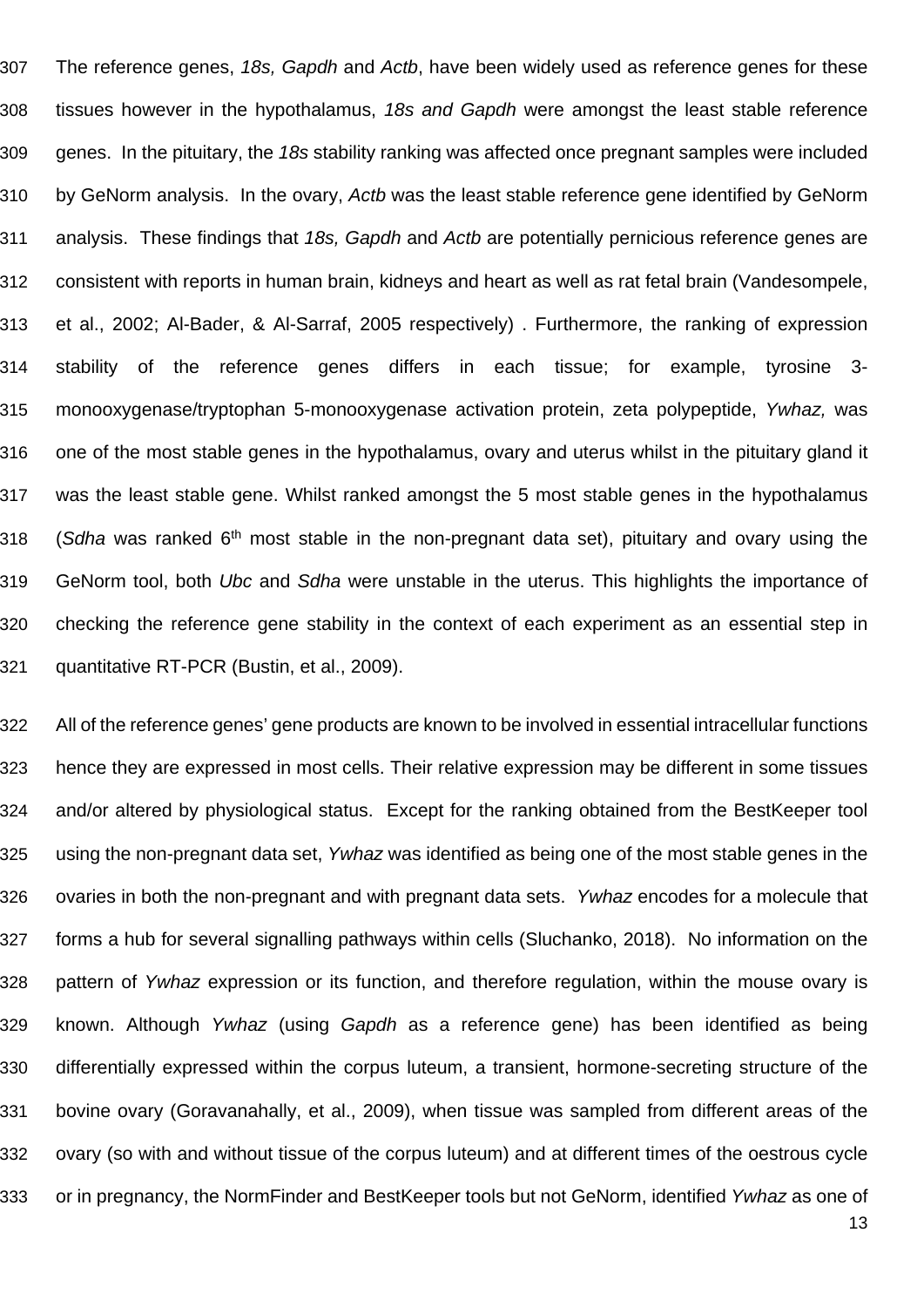the top four most stably expressed genes (Schoen, et al., 2015). In this study we extracted mRNA from entire mouse ovaries taken at different times of the oestrous cycle. The bovine ovary is approximately 500 fold greater in mass than the mouse ovary hence researchers will tend to sample the tissue rather than extracting mRNA from the entire organ. Great care is therefore required when sampling a tissue as heterogeneous as the ovary to ensure it is representative of tissue being investigated. Another example of the differences between tissue and the effects of physiological status effects is Sdha, which produces a subunit of the mitochondrial enzyme, succinate dehydrogenase. Succinate dehydrogenase participates in both the electron transport chain and the citric acid cycle. Although succinate dehydrogenase has essential intracellular functions, its expression will vary since it is well established that the number of mitochondria per cell varies between cell types and that within a cell type can be affected by cell cycle stage and stress (Cole, 345 2016). Using the GeNorm tool, Sdha was detected as one of the stably expressed genes in the hypothalamus, pituitary gland and the ovary in both the non-pregnant and pregnant data sets. By contrast, it was not regarded as being stably expressed in the uterus in either the non-pregnant or pregnant data sets. The uterus undergoes regular tissue re-modelling in response to hormone- induced changes over the oestrous cycle in the non-pregnant animal as well as during pregnancy. 350 Others have demonstrated that uterine expression of 18s, Actb and Gapdh are altered by sex steroids (Durrer, et al., 2005; Craythorn, et al., 2009; Schroder, et al., 2009). Oestrogen receptor 2 352 (beta), *Esr*2, has been detected in the mitochondria of the rabbit uterus so it is possible that Sdha uterine expression could be modulated by oestrogen (Monje, & Boland, 2001).

 Other factors that may affect the stability of reference gene expression within a tissue include age and gender. In this study, tissues from pre-weaned (2 week), pubertal (6 week) and adult (10 week and 14 week) animals were included in the GeNorm analyses. Only the BestKeeper tool identified Ywhaz, as one of the top 5 most stable genes in the pituitary. The GeNorm tool identified it as the least stable of the 10 genes in both the non-pregnant and pregnant data sets. This is in stark contrast to a study aimed to identify the most stable genes in both healthy and tumorous pituitaries from humans, mice and dogs (Van Rijn, et al., 2014). Using both the GeNorm and NormFinder tools,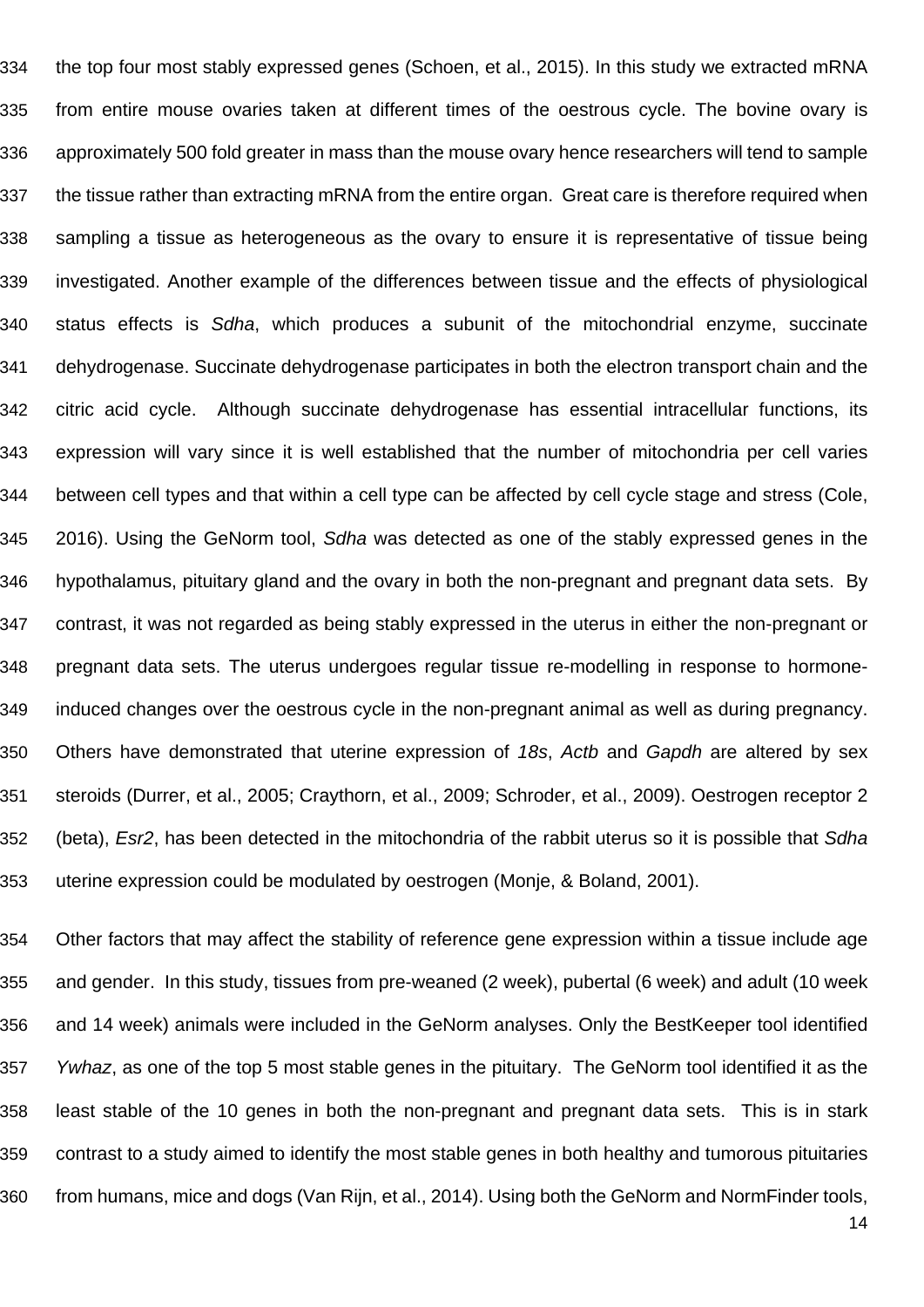361 YWHAZ/Ywhaz was identified as one of the most stable genes in all 3 species and in both healthy and tumorous pituitaries. No information on the gender and age of the subjects for all 3 species, or the breed of the dogs, is provided. These examples all illustrate the care required in providing full descriptions of the samples being compared, even when following the MIQE guidelines, to identify the best experiment-specific reference genes to use.

 Although differences have been reported in the mouse brain between day 7 mice and adults (Boda, et al., 2009), we did not observe differences in reference gene stability between pre-weaned and adult mice in either the hypothalamus or pituitary. However, when pregnant adults were also considered, the ranking of gene stability was affected in the hypothalamus, pituitary and ovary with reference genes in the uterus not altered when using the GeNorm analysis. Using the GeNorm tool, adding the pregnant samples to the analysis changed the two most stable genes identified in all the tissues except the uterus. Pregnancy causes substantial gene changes in different systems and axes since the maternal body has to make a myriad of physiological adaptations to maintain the pregnancy. Evidence for these substantial gene changes is supported by RNA-seq and microarray findings: the reference genes overlap many different systemic pathways including inflammatory, metabolic, genetic processing and cellular responses (Mittal, et al., 2015; Knight, et al., 2018). Taken together these findings support the RT-qPCR analyses reported here that pregnancy influences the stability and expression of commonly used reference genes in the hypothalamus, pituitary and ovarian tissue.

 There was no apparent effect of pregnancy on the stability of the reference genes in the mouse uterus. Consistent with our findings, reference genes expression analysis of the swine uterus showed similar stability ranking across different reproductive stages except in the later stages of pregnancy (Martínez-Giner, et al., 2013). This study considered mid-pregnancy (day 10), a time when the myometrium of the uterus is quiescent and steroid production by both the ovaries and placentae relative constant. As described above, others have demonstrated that the expression of some commonly used reference genes are altered in the uterus in response to sex steroids, in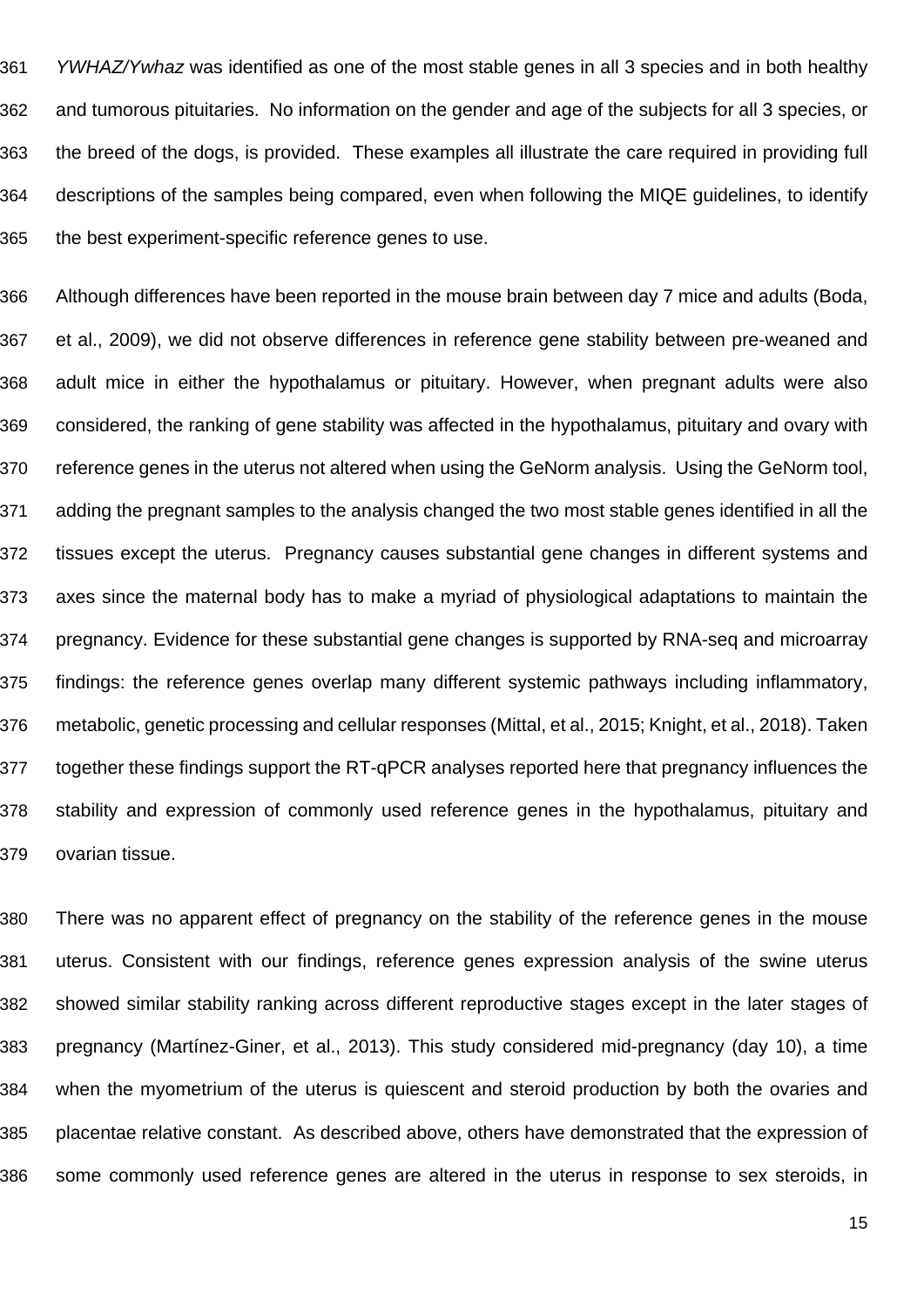particular oestrogen (Durrer, et al., 2005; Craythorn, et al., 2009; Schroder, et al., 2009). It is anticipated therefore that there may be differences in reference gene expression in early pregnancy, when the endometrium of the uterus undergoes decidualization to provide support to the newly implanted embryos whilst the placentae are establishing, and then again at the end of the pregnancy when the myometrium undergoes many changes to enable it to act as a syncytium during parturition. At both these stages there are significant changes from the normal hormonal milieu.

 Another criterion investigated in this study were the different algorithms that investigate reference gene expression stability. There are various applications and software packages that are designed for this purpose and each one of them might produce different patterns of stability depending on the calculation method used (Kozera, & Rapacz, 2013). In the present study, we have used the GeNorm analysis, which is based on the delta delta CT method, as our reference tool. This analysis has been criticised due to the influence of PCR efficiencies where GeNorm data can be skewed if these efficiencies vary from 100% (Robledo, et al., 2014). However, GeNorm analysis has been the most commonly adopted tool by researchers as it also enables the determination of the optimum number of reference genes to be selected based on a pairwise variation of n versus n+1 reference genes (De Spiegelaere, et al., 2015). The MIQE guideline criteria emphasise the use of more than one reference gene for data normalisation and GeNorm software is the only software that includes this criterion in the reference genes stability analysis. The addition of pregnant samples to the analysis altered the gene pair to be used as references when using the GeNorm analysis for the hypothalamus, pituitary and ovary but the same effect was only detected using the Bestkeeper or Delta CT tools with the ovary. For each of the tissues the least concurrence in the genes found to be the five most stable were those identified by the GeNorm analysis. Other studies have also observed differences in reference gene stability using the BestKeeper analysis (Petriccione, et al., 2015; Garson, et al., 2019) perhaps because the BestKeeper analysis relies on the use of non-corrected raw Cq values, which is a completely different approach to the expression stability analysis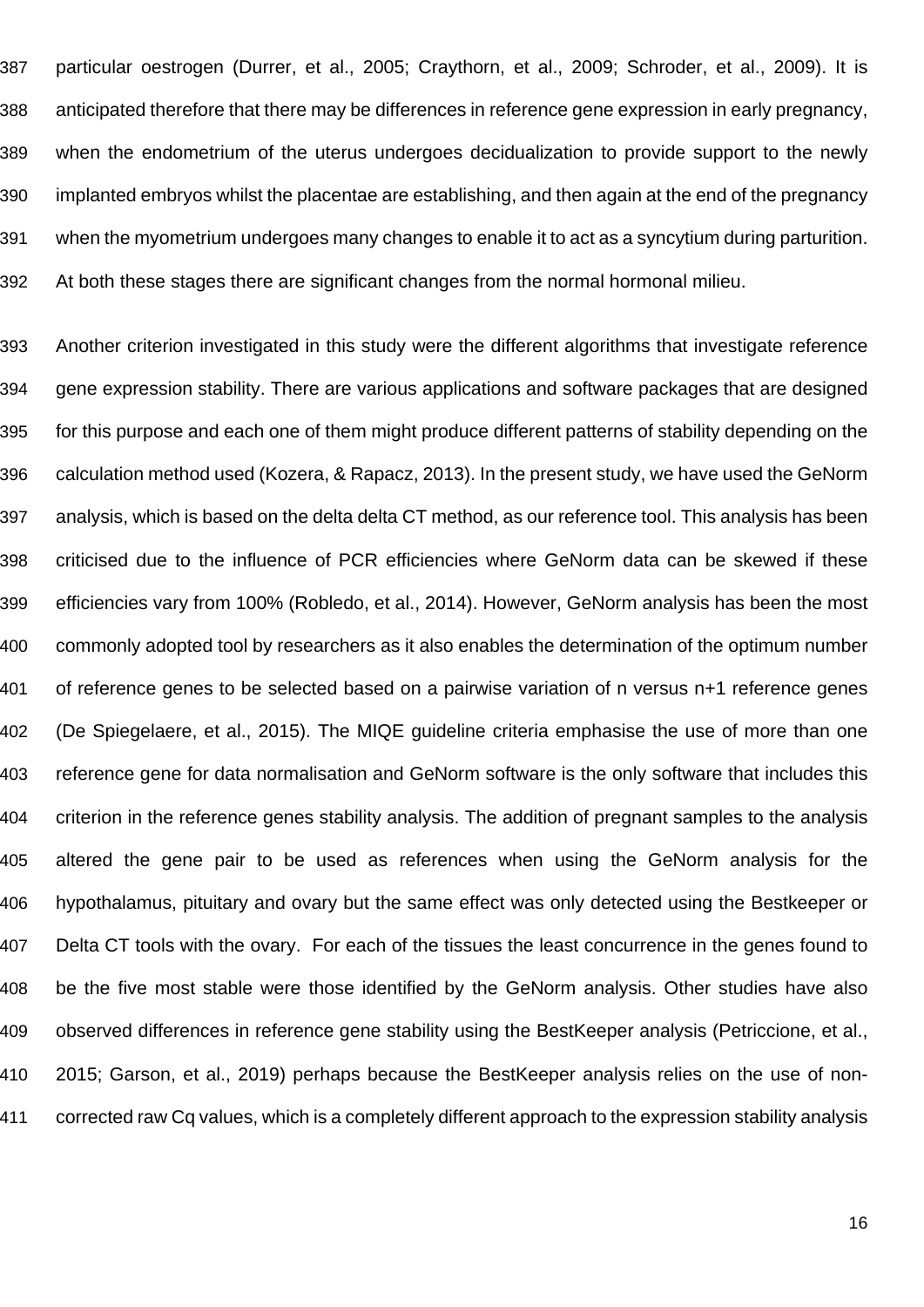compared to the other software (De Spiegelaere, et al., 2015). It is therefore unclear which is the ideal tool to use and further research is required.

 From this study, we conclude that it is necessary to examine the stability of the reference genes before conducting any gene expression analyses using RT-qPCR. Another essential aspect to consider is the examination of the expression stability of reference genes according to the experimental conditions of any research; if the experimental conditions are to be changed the expression stability needs to be checked again to ensure there are no fluctuations in the expression of the stable genes. Once a gene is found to be stable in a tissue, investigators should be alert to the influences of physiological status on the reference genes; we have found that inclusion of pregnant samples affects the ranking of gene stability in the hypothalamus, pituitary and ovary but not uterus. This is likely due to the significant changes required to enable the maternal physiological adaptations to pregnancy and further investigation is merited to determine whether the stage of pregnancy elicits different changes in reference gene stability.

#### **References**

 Al-Bader, M. D. and Al-Sarraf, H. A., (2005). Housekeeping gene expression during fetal brain 428 development in the rat—validation by semi-quantitative RT-PCR, Developmental Brain Research, **156**(1), pp.38–45.

430 Andersen, C.L., Jensen, J.L. and Ørntoft, T.F., (2004). Normalization of real-time quantitative reverse transcription-PCR data: A model-based variance estimation approach to identify 432 genes suited for normalization, applied to bladder and colon cancer data sets. Cancer Research, **64**(15), 5245–5250.

 Boda, E., Pini, A., Hoxha, E., Parolisi, R. and Tempia, F., (2009). Selection of reference genes for 435 quantitative real-time RT-PCR studies in mouse brain. Journal of Molecular Neuroscience, **37**(3), 238–253.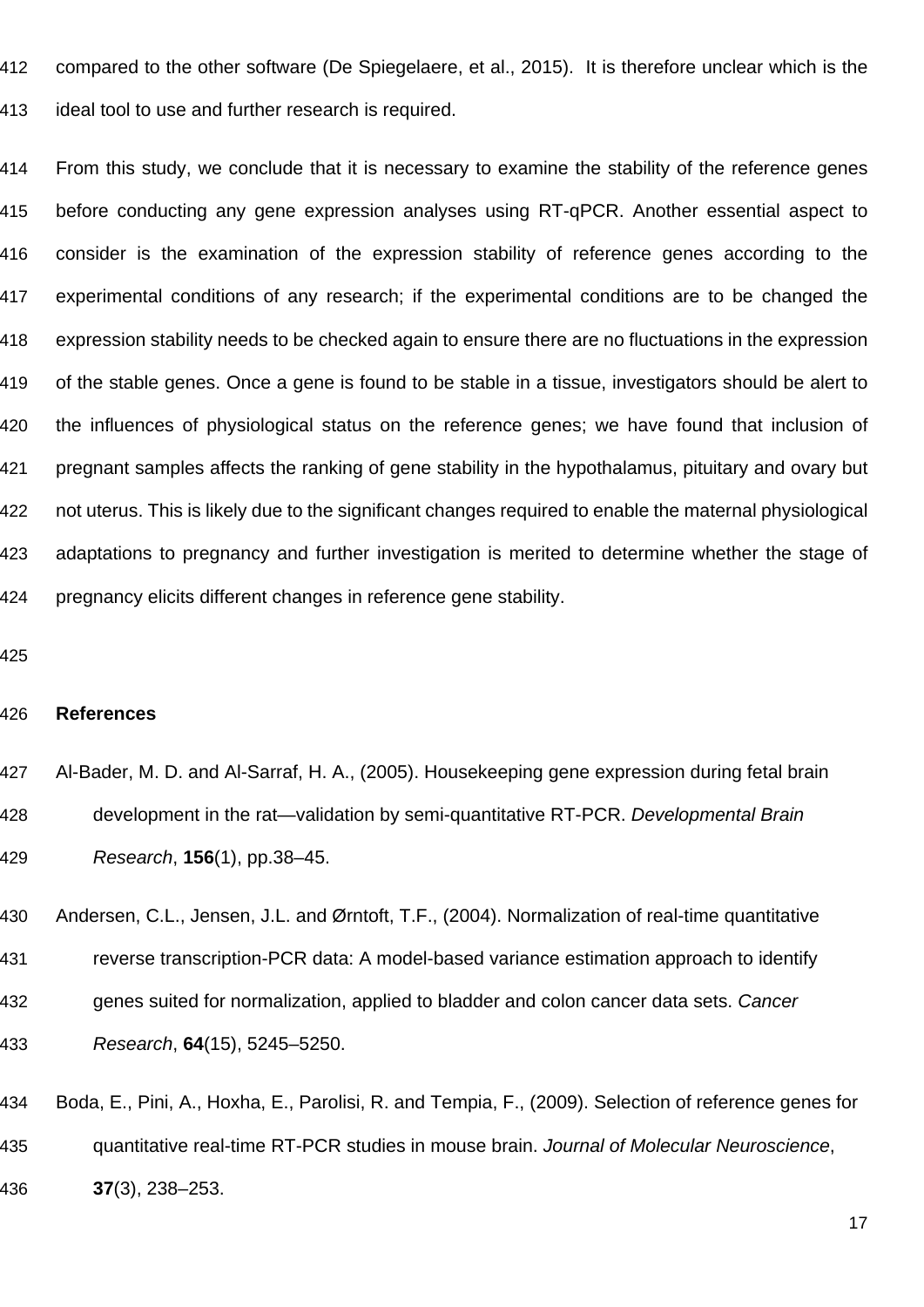- Bustin, S.A., Benes, V., Garson, J.A., Hellemans, J., Huggett, J., Kubista, M., Mueller, R., Nolan,
- T., Pfaffl, M.W., Shipley, G.L., Vandesompele, J. and Wittwer, C.T., (2009). The MIQE
- guidelines: Minimum information for publication of quantitative real-time PCR experiments.
- Clinical Chemistry, **55**(4), 611–622.
- 441 Cole, L.W., (2016). The evolution of per-cell organelle number. Frontiers in Cell and Developmental Biology, **4**(AUG).
- Craythorn, R.G., Girling, J.E., Hedger, M.P., Rogers, P.A.W. and Winnall, W.R., (2009). An RNA spiking method demonstrates that 18S rRNA is regulated by progesterone in the mouse uterus. Molecular Human Reproduction, **15**(11), 757–761.
- Durrer, S., Maerkel, K., Schlumpf, M. and Lichtensteiger, W., (2005). Estrogen target gene
- regulation and coactivator expression in rat uterus after developmental exposure to the
- ultraviolet filter 4-methylbenzylidene camphor. Endocrinology, **146**(5), 2130–2139.
- Garson, J.A., Usher, L., Al-Chalabi, A., Huggett, J., Day, E.F. and McCormick, A.L., (2019).
- Quantitative analysis of human endogenous retrovirus-K transcripts in postmortem premotor
- cortex fails to confirm elevated expression of HERV-K RNA in amyotrophic lateral sclerosis.
- Acta neuropathologica communications, **7**(1), 45.
- Goravanahally, M.P., Salem, M., Yao, J., Inskeep, E.K. and Flores, J.A., (2009). Differential gene
- expression in the bovine corpus luteum during transition from early phase to midphase and its
- 455 potential role in acquisition of luteolytic sensitivity to prostaglandin F2 alpha. Biology of
- Reproduction, **80**(5), 980–988.
- Knight, A.K., Dunlop, A.L., Kilaru, V., Cobb, D., Corwin, E.J., Conneely, K.N. and Smith, A.K.,
- 458 (2018). Characterization of gene expression changes over healthy term pregnancies. PLoS ONE, **13**(10).
- 460 Kozera, B. and Rapacz, M., (2013). Reference genes in real-time PCR. Journal of Applied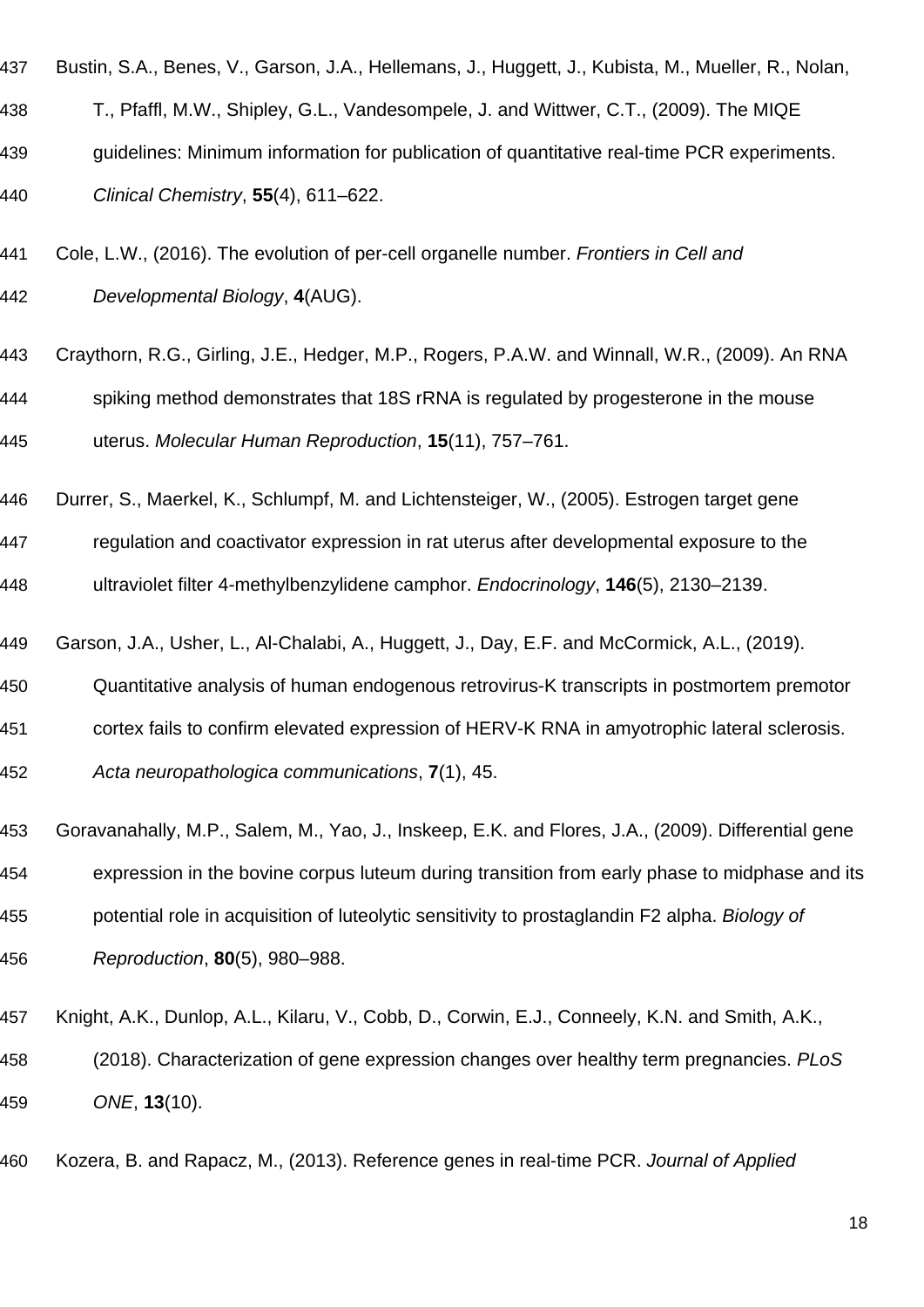- Genetics, **54**(4), 391–406.
- Martínez-Giner, M., Noguera, J.L., Balcells, I., Fernández-Rodríguez, A. and Pena, R.N., (2013). Selection of Internal Control Genes for Real-Time Quantitative PCR in Ovary and Uterus of Sows across Pregnancy. PLoS ONE, **8**(6).
- Mittal, A., Pachter, L., Nelson, J.L., Kjrgaard, H., Smed, M.K., Gildengorin, V.L., Zoffmann, V.,
- Hetland, M.L., Jewell, N.P., Olsen, J. and Jawaheer, D., (2015). Pregnancy-induced changes in systemic gene expression among healthy women and women with rheumatoid arthritis. PLoS ONE, **10**(12).
- Monje, P. and Boland, R., (2001). Subcellular distribution of native estrogen receptor α and β isoforms in rabbit uterus and ovary. Journal of Cellular Biochemistry, **82**(3), 467–479.
- Palombella, S., Pirrone, C., Cherubino, M., Valdatta, L., Bernardini, G. and Gornati, R., (2017).
- Identification of reference genes for qPCR analysis during hASC long culture maintenance. PLoS ONE, **12**(2), e0170918.
- Petriccione, M., Mastrobuoni, F., Zampella, L. and Scortichini, M., (2015). Reference gene
- selection for normalization of RT-qPCR gene expression data from Actinidia deliciosa leaves infected with Pseudomonas syringae pv. Actinidiae. Scientific Reports, **5**.
- Pfaffl, M.W., Tichopad, A., Prgomet, C. and Neuvians, T.P., (2004). Determination of stable
- housekeeping genes, differentially regulated target genes and sample integrity: BestKeeper-
- Excel-based tool using pair-wise correlations. Biotechnology letters, **26**(6), 509–15.
- Radonić, A., Thulke, S., Mackay, I.M., Landt, O., Siegert, W. and Nitsche, A., (2004). Guideline to
- 481 reference gene selection for quantitative real-time PCR. Biochemical and Biophysical Research Communications, **313**(4), 856–862.
- Van Rijn, S.J., Riemers, F.M., Van Den Heuvel, D., Wolfswinkel, J., Hofland, L., Meij, B.P. and
- Penning, L.C., (2014). Expression stability of reference genes for quantitative RT-PCR of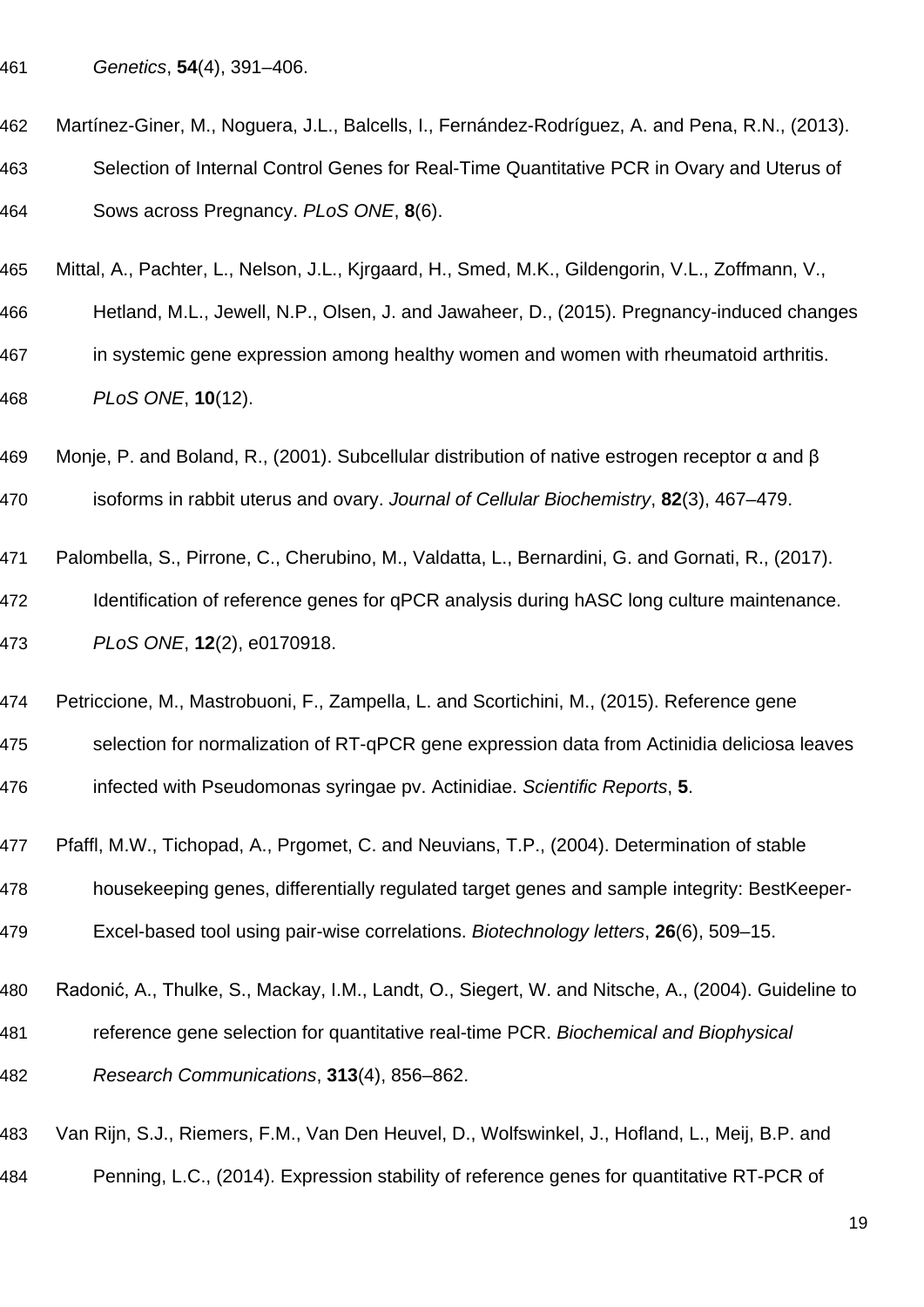healthy and diseased pituitary tissue samples varies between humans, mice, and dogs.

Molecular Neurobiology, **49**(2), 893–899.

- Robledo, D., Hernández-Urcera, J., Cal, R.M., Pardo, B.G., Sánchez, L., Martínez, P. and Viñas, A., (2014). Analysis of qPCR reference gene stability determination methods and a practical 489 approach for efficiency calculation on a turbot (Scophthalmus maximus) gonad dataset. BMC Genomics, **15**(1), 1.
- Schoen, K., Plendl, J., Gabler, C. and Kaessmeyer, S., (2015). Identification of Stably Expressed Reference Genes for RT-qPCR Data Normalization in Defined Localizations of Cyclic Bovine Ovaries. Journal of Veterinary Medicine Series C: Anatomia Histologia Embryologia, **44**(3), 200–211.
- Schroder, A.L., Pelch, K.E. and Nagel, S.C., (2009). Estrogen modulates expression of putative housekeeping genes in the mouse uterus. Endocrine, **35**(2), 211–219.
- Sluchanko, N.N., (2018). Association of Multiple Phosphorylated Proteins with the 14-3-3
- Regulatory Hubs: Problems and Perspectives. Journal of Molecular Biology, **430**(1), 20–26.
- De Spiegelaere, W., Dern-Wieloch, J., Weigel, R., Schumacher, V., Schorle, H., Nettersheim, D., Bergmann, M., Brehm, R., Kliesch, S., Vandekerckhove, L. and Fink, C., (2015). Reference 501 gene validation for RT-qPCR, a note on different available software packages. PLoS ONE, **10**(3).
- Suzuki, T., Higgins, P.J. and Crawford, D.R., (2000). Control selection for RNA quantitation.
- BioTechniques, **29**(2), 332–337.
- Vandesompele, J., De Preter, K., Pattyn, F., Poppe, B., Van Roy, N., De Paepe, A. and Speleman,
- F., (2002). Accurate normalization of real-time quantitative RT-PCR data by geometric
- averaging of multiple internal control genes. Genome biology, **3**(7), 34–1.
- Warrington, J.A., Nair, A., Mahadevappa, M. and Tsyganskaya, M., (2000). Comparison of human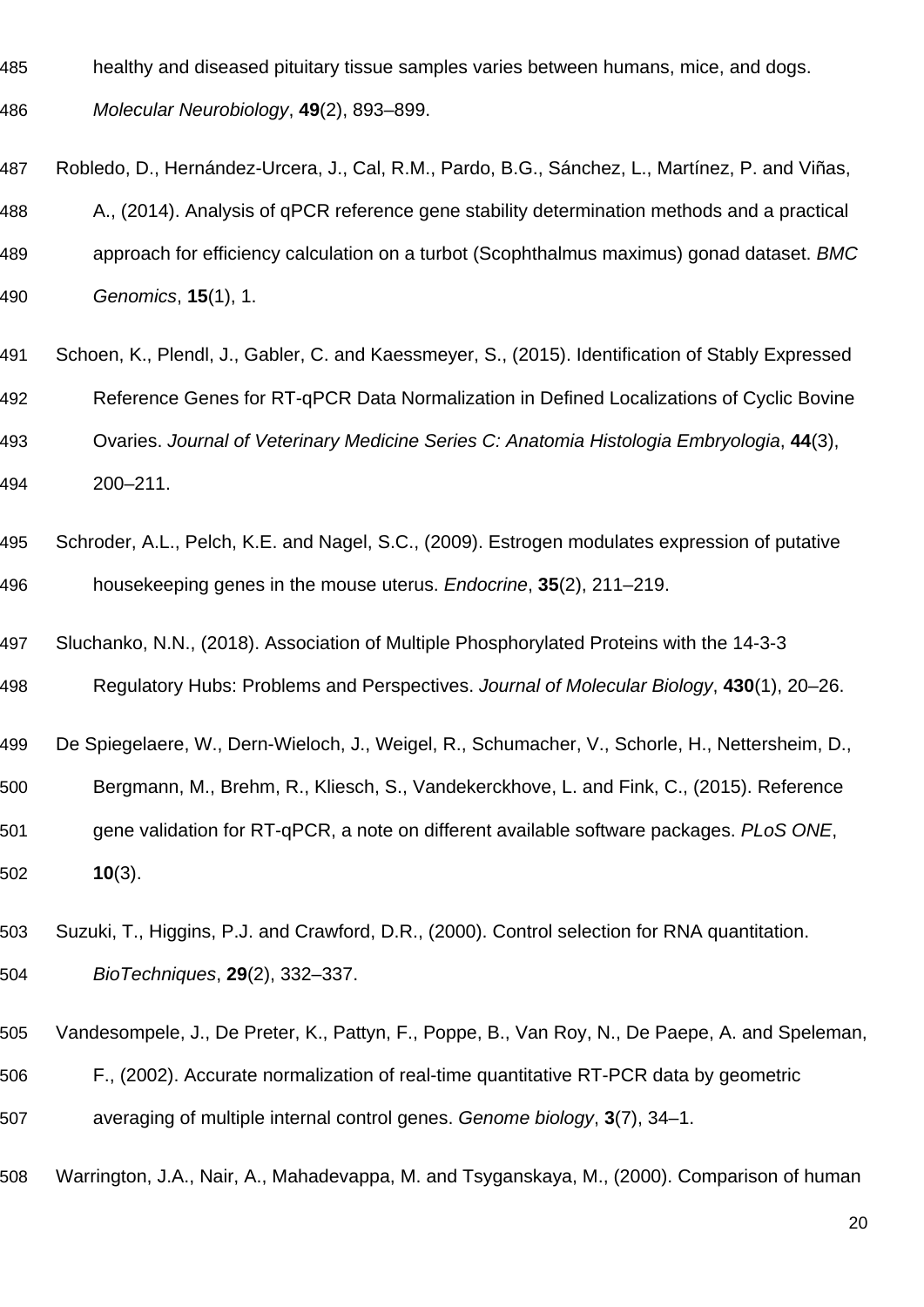- adult and fetal expression and identification of 535 housekeeping/maintenance genes.
- Physiological Genomics, **2000**(2), 143–147.
- Xie, F., Xiao, P., Chen, D., Xu, L. and Zhang, B., (2012). miRDeepFinder: A miRNA analysis tool
- for deep sequencing of plant small RNAs. Plant Molecular Biology, **80**(1), 75–84.
- 
-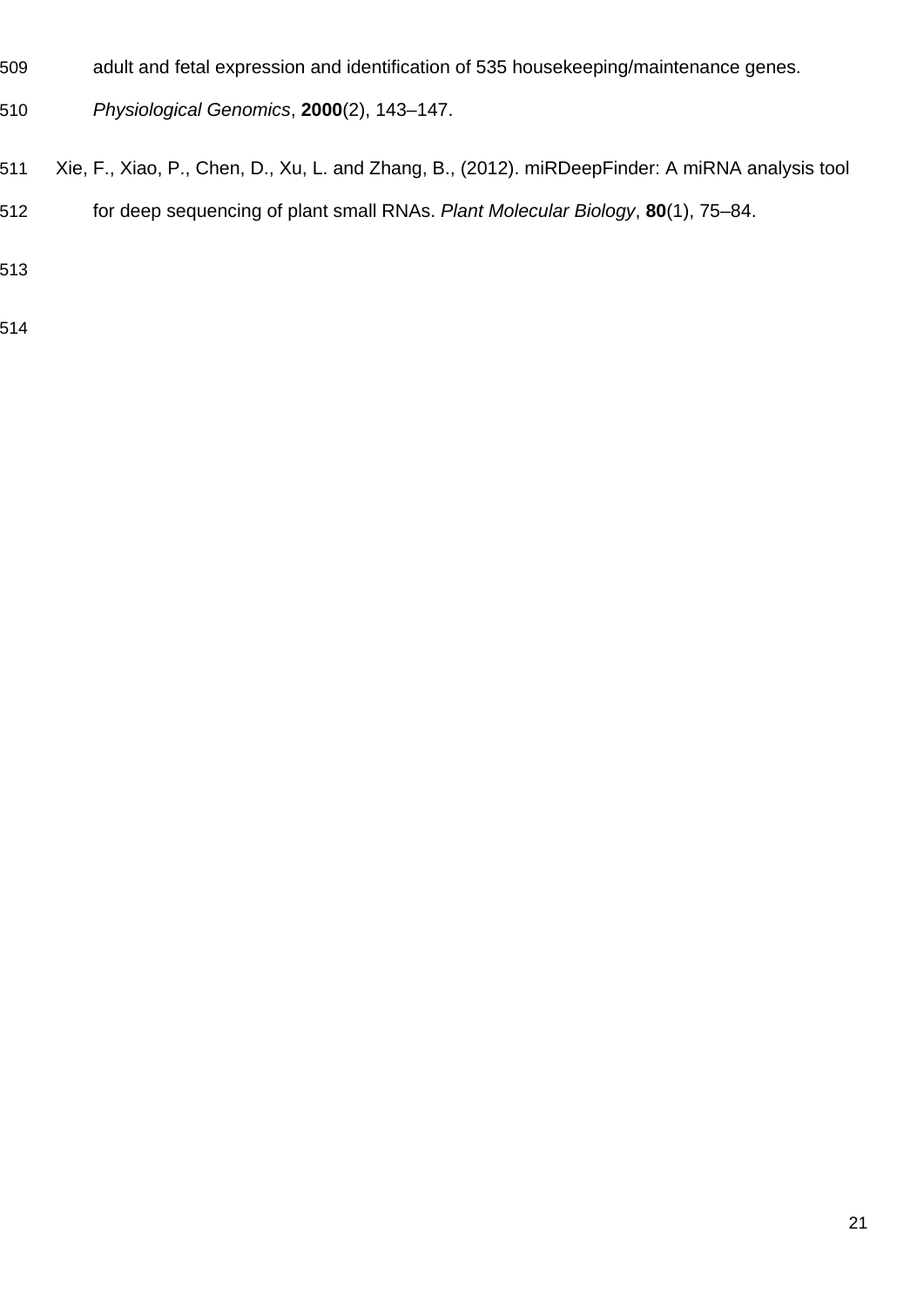- 515 **Table 1:** Reference genes with their accession numbers (GeNorm kit, PrimerDesign), reference
- 516 genes names, function, accession numbers, anchor nucleotide and product length. PCR amplicon
- 517 sizes were confirmed independently with 2% agarose gel electrophoresis.

| Gene   | Full name of the gene name                                                             | <b>Function</b>                                  | Accession<br>number | Anchor<br>nucleotide | Amplicon<br>size (bp) |
|--------|----------------------------------------------------------------------------------------|--------------------------------------------------|---------------------|----------------------|-----------------------|
| 18s    | 18S ribosomal RNA                                                                      | RNA constituent                                  | NR 003278.3         | 134                  | 93                    |
| Actb   | $\beta$ -actin                                                                         | Nucleosome binding<br>-cytoskeleton<br>component | NM 007393.3         | 597                  | 84                    |
| Atp5b  | <b>ATP</b> synthase                                                                    | <b>ATP biosynthesis</b>                          | NM 016774.3         | 1115                 | 112                   |
| B2m    | β-2-microglobulin                                                                      | Glycoprotein binding                             | NM 009735.3         | 202                  | 120                   |
| Canx   | Calnexin                                                                               | Ca <sup>+</sup> binding activity                 | NM 007597.3         | 2827                 | 105                   |
| Cyc1   | Cytochrome c isoform 1                                                                 | <b>Electron activity</b>                         | NM 025567.2         | 514                  | 141                   |
| Eif4a2 | eukaryotic translation initiation<br>factor 4A2                                        | <b>ATPase and helicase</b><br>activity           | NM 013506.2         | 876                  | 152                   |
| Gapdh  | glyceraldehyde-3-phosphate<br>dehydrogenase                                            | Metabolism                                       | NM 008084.2         | 793                  | 127                   |
|        | Rpl13a ribosomal protein L13a                                                          | RNA constituent                                  | NM 009438.5         | 691                  | 130                   |
| Sdha   | succinate dehydrogenase<br>complex flavoprotein subunit A                              | Mitochondrial<br>electron transport              | NM 023281.1         | 2018                 | 133                   |
| Ubc    | ubiquitin C                                                                            | Protease binding                                 | NM 019639.4         | 2225                 | 129                   |
| Ywhaz  | Tyrosine 3-<br>Monooxygenase/Tryptophan 5-<br>Monooxygenase Activation<br>Protein Zeta | Cell signalling                                  | NM 011740.3         | 1045                 | 141                   |

- 518
- 519
- 520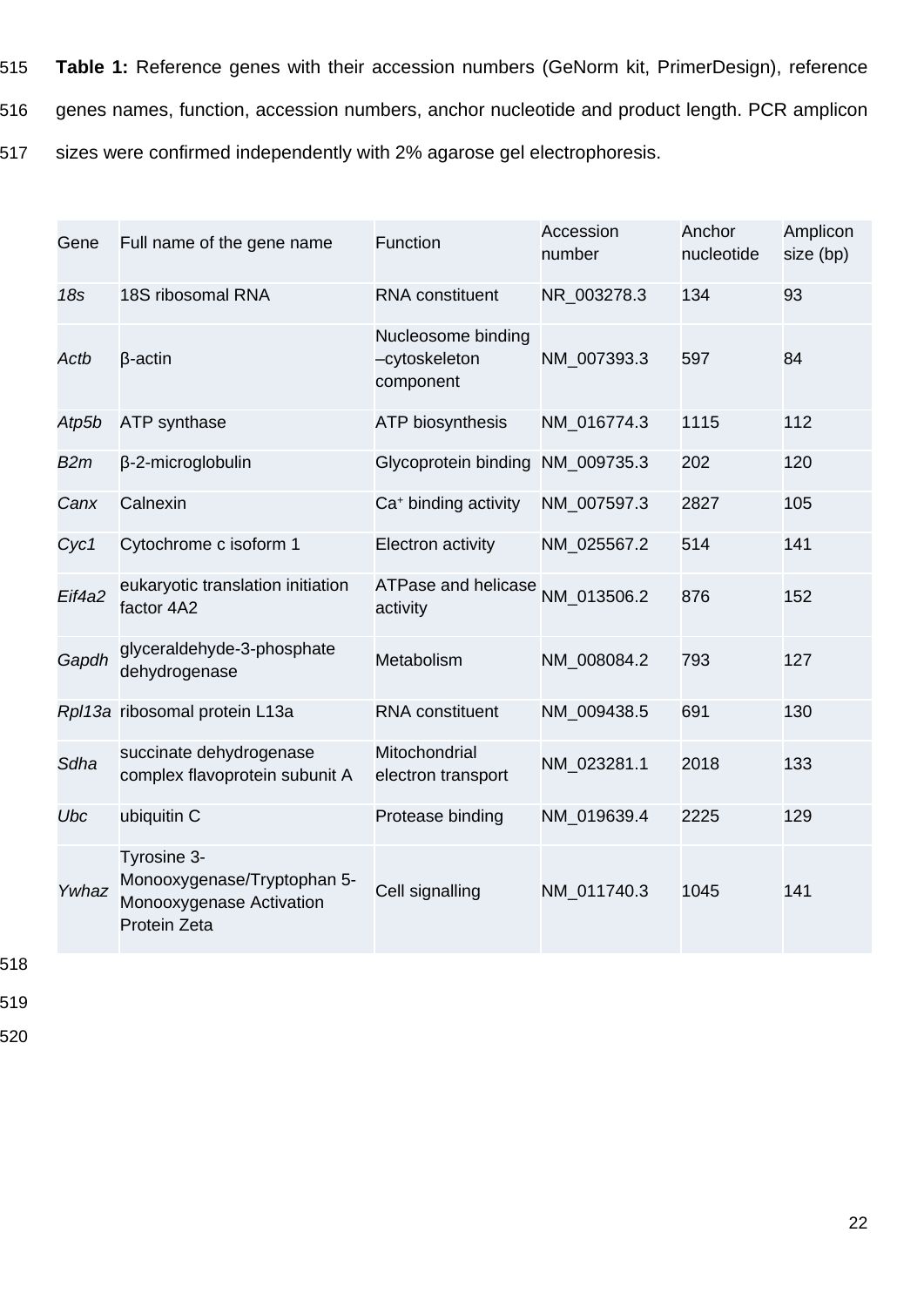521 Table 2: The PCR efficiencies and R<sup>2</sup> coefficients values for the reference genes in the female (pregnant + 522 age groups) mouse hypothalamus, pituitary gland, ovary and uterus. The PCR efficiency was conducted 523 using standard curves (1:10 dilution covering 5 orders of magnitude) with a starting concentration of the 524 cDNA (1 μg). The cDNA was pooled from all age groups and pregnant samples for each tissue separately. 525 \*: genes with poor efficiency that is deviate from the accepted range.

> п П

 $-3.32$ 

| Reference         | PCR               | $R^2$                |           |  |
|-------------------|-------------------|----------------------|-----------|--|
| gene              | efficiency<br>(%) | Coefficient          | M (Slope) |  |
| 18S               | 97                | 0.9876               | $-3.39$   |  |
| ACTB              | 95                | 0.9906               | $-3.45$   |  |
| ATP5B             | 99                | 0.9902               | $-3.34$   |  |
| B2M*              | 73                | 0.8591               | $-4.2$    |  |
| CANX              | 96.45             | 0.986                | $-3.41$   |  |
| CYC1              | 105               | 0.9905               | $-3.2$    |  |
| EIF4A2*           | 135               | 0.8267               | -2.7      |  |
| GAPDH             | 108.20            | 0.9694               | $-3.14$   |  |
| RPL13A            | 98                | 0.9911               | $-3.37$   |  |
| SDHA              | 101               | 0.9911               | $-3.28$   |  |
| UBC               | 100               | 0.9908               | $-3.32$   |  |
| YWHAZ             | 98                | 0.9875               | $-3.36$   |  |
|                   |                   |                      |           |  |
|                   |                   | <b>OVARY</b>         |           |  |
|                   | PCR               |                      |           |  |
| Reference<br>gene | efficiency<br>(%) | $R^2$<br>Coefficient | M (Slope) |  |
| 18S               | 99                | 0.9894               | $-3.342$  |  |
| ACTB              | 90                | 0.99                 | $-3.578$  |  |
| ATP5B             | 100               | 0.9906               | $-3.298$  |  |
| B2M*              | 86.64             | 0.9691               | $-3.69$   |  |
| CANX              | 100               | 0.99                 | $-3.323$  |  |
| CYC1              | 93                | 0.9743               | $-3.51$   |  |
| EIF4A2*           | 121.8             | 0.943                | -2.891    |  |
| GAPDH             | 98.82             | 0.9922               | $-3.352$  |  |
| RPL13A            | 96                | 0.9961               | $-3.42$   |  |
| SDHA              | 100.97            | 0.9878               | $-3.299$  |  |

**HYPOTHALAMUS** 

| <b>PITUITARY</b>  |            |                                 |          |  |  |  |
|-------------------|------------|---------------------------------|----------|--|--|--|
| Reference         | PCR        | $R^2$                           |          |  |  |  |
|                   |            | efficiency Coefficien M (Slope) |          |  |  |  |
| gene              | (%)        | t                               |          |  |  |  |
| 18S               | 104        | 0.9943                          | $-3.22$  |  |  |  |
| <b>ACTB</b>       | 98         | 0.9765                          | $-3.371$ |  |  |  |
| ATP5B             | 102        | 0.9907                          | $-3.27$  |  |  |  |
| B2M*              | 83.9       | 0.9409                          | $-3.78$  |  |  |  |
| CANX              | 95         | 0.9902                          | $-3.44$  |  |  |  |
| CYC1              | 98.96      | 0.99                            | $-3.347$ |  |  |  |
| EIF4A2*           | 145.8      | 0.7646                          | $-2.56$  |  |  |  |
| GAPDH             | 101.8      | 0.9899                          | $-3.28$  |  |  |  |
| RPL13A            | 93         | 0.9776                          | $-3.5$   |  |  |  |
| SDHA              | 95         | 0.9854                          | $-3.45$  |  |  |  |
| UBC               | 97         | 0.9907                          | $-3.389$ |  |  |  |
| YWHAZ             | 100        | 0.9913                          | $-3.319$ |  |  |  |
|                   |            |                                 |          |  |  |  |
|                   |            | <b>UTERUS</b>                   |          |  |  |  |
|                   | PCR        | $R^2$                           |          |  |  |  |
| Reference<br>gene |            | efficiency Coefficien M (Slope) |          |  |  |  |
| 18S               | (%)<br>100 | t<br>0.9934                     | $-3.316$ |  |  |  |
| <b>ACTB</b>       | 98.39      | 0.9917                          | $-3.361$ |  |  |  |
| ATP5B             | 95         | 0.9794                          | $-3.45$  |  |  |  |
| B2M*              | 78.34      | 0.8795                          | $-3.98$  |  |  |  |
| CANX              | 99.66      | 0.9834                          | $-3.33$  |  |  |  |
| CYC1              | 100        | 0.9956                          | $-3.322$ |  |  |  |
| EIF4A2*           | 137.65     | 0.9306                          | $-2.66$  |  |  |  |
| GAPDH             | 97         | 0.9929                          | $-3.389$ |  |  |  |
| RPL13A            | 100        | 0.986                           | $-3.318$ |  |  |  |
| SDHA              | 93         | 0.9991                          | $-3.53$  |  |  |  |
| <b>UBC</b>        | 101.78     | 0.9762                          | $-3.28$  |  |  |  |

526

YWHAZ

100

0.9759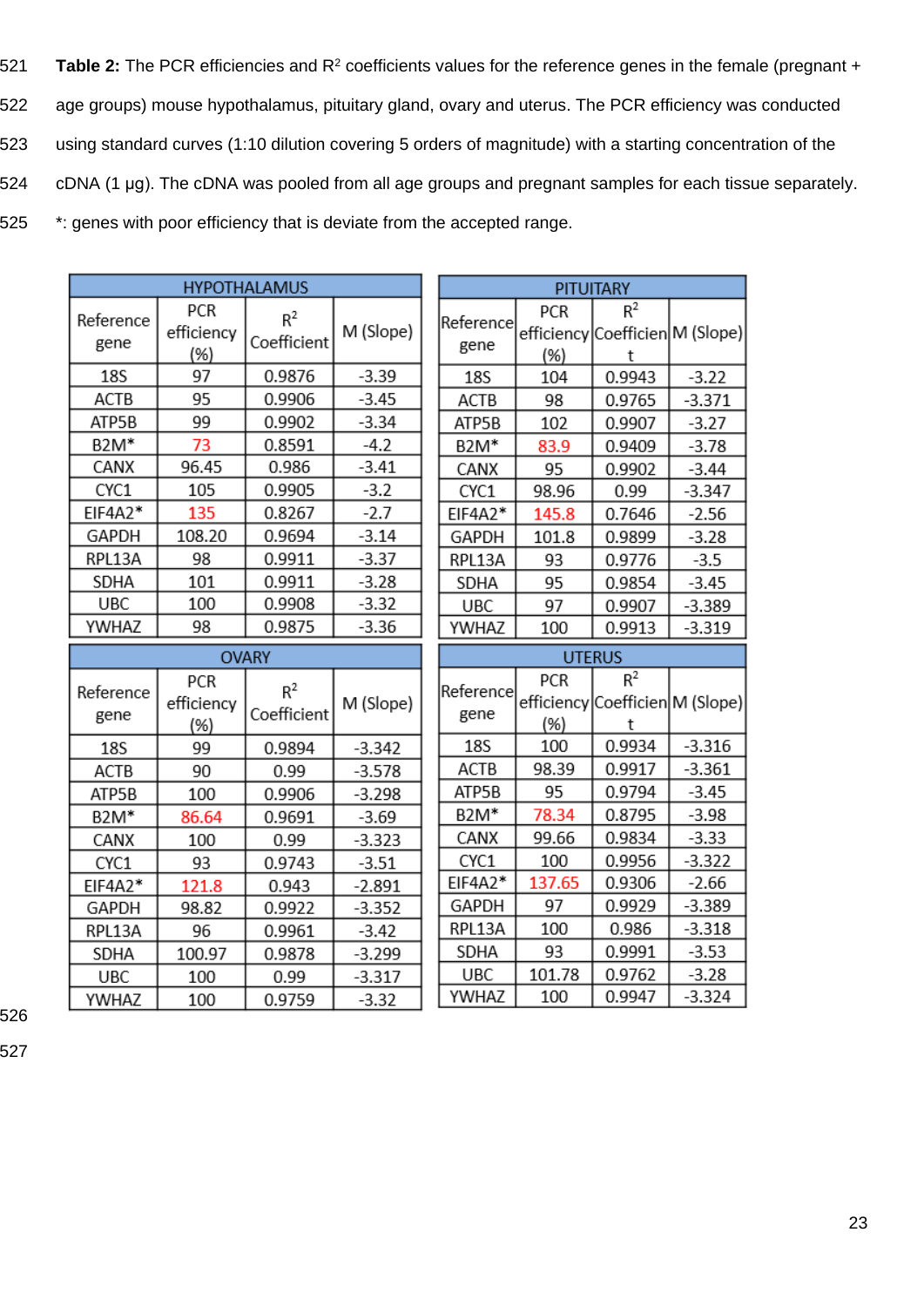**Figure 1:** Box and whiskers plot showing the mean CT distribution of reference genes in the female mouse hypothalamus, pituitary gland, ovary and uterus with tissues from ages 2, 6, 9, 530 10 and 14 weeks where n=3. The mean CT is represented by (+) within the box for each reference gene, the line in the box represents the median value and the whiskers at each end of the box represent the minimum and maximum values.

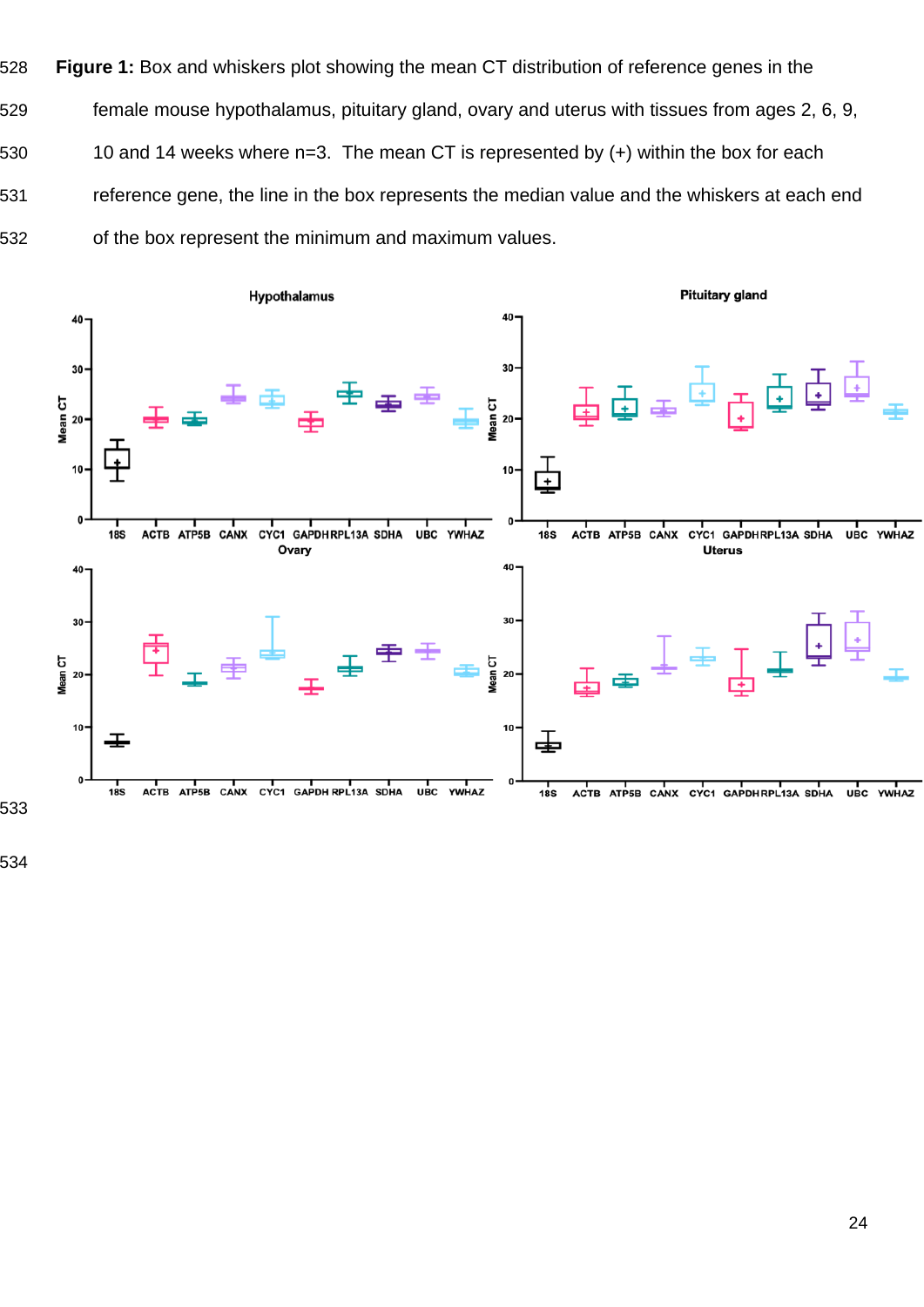**Figure 2:** Determination of the optimal number of stable reference genes to be used in normalisation using a variation score (V- score) by GeNorm. V- score below 0.15 indicates insignificance of adding more reference genes for normalisation. The optimal number of reference genes with the age group only and the ages plus the pregnant samples did not change; data below is shown for the ages only. A comparison between two consecutive candidate reference genes (n vs. n+1) for the non-pregnant: hypothalamus, pituitary, ovary and uterus. This is plotted 541 as the variation score or the V value, which was obtained automatically by the GeNorm, qBase<sup>+</sup> software.

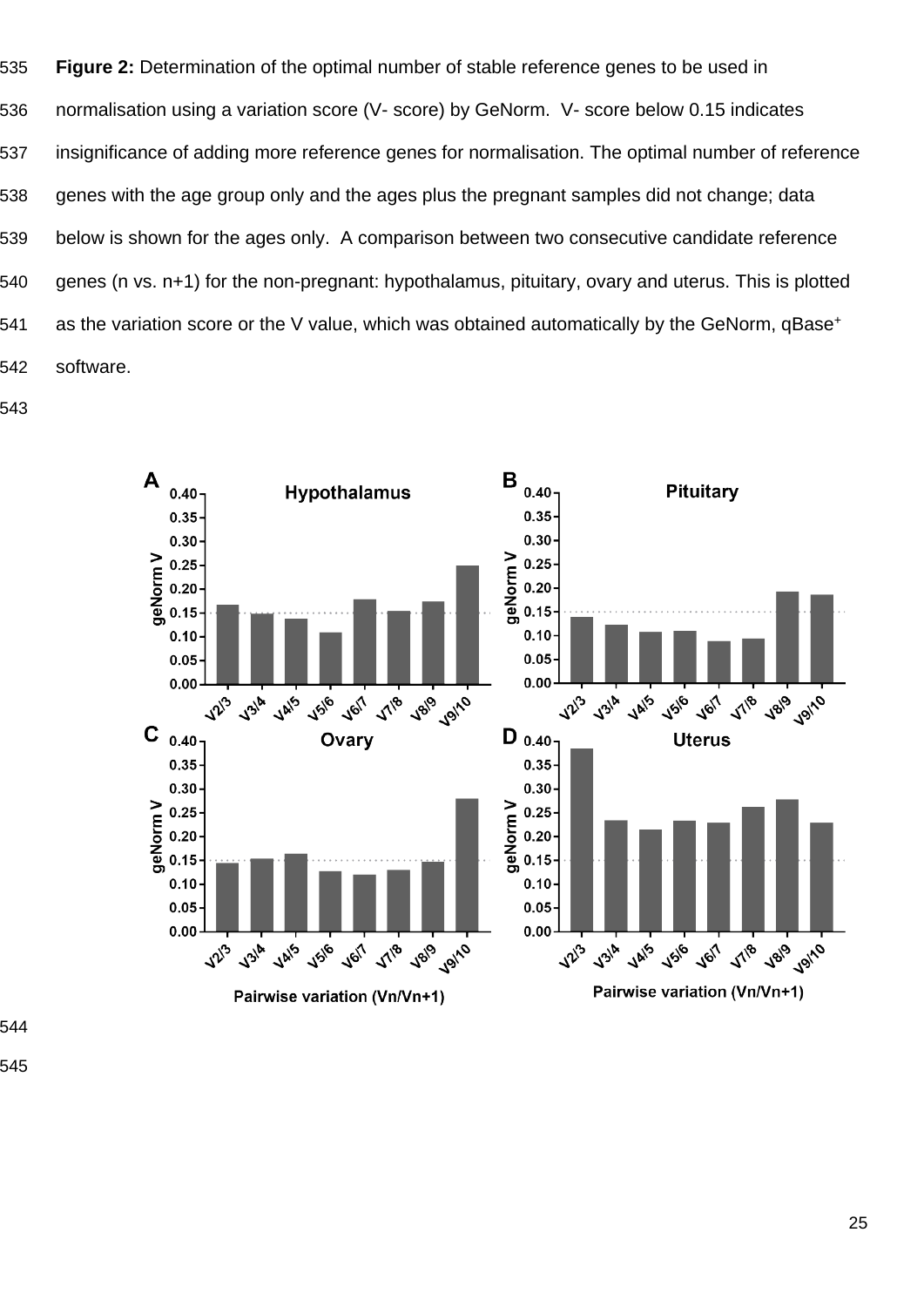**Figure 3:** GeNorm analysis. 18s, Actb, Atp5b, Canx, Cyc1, Gapdh, Rpl13a, Sdha, Ubc and 547 Ywhaz expression stabilities were investigated in the female mouse hypothalamus (A1, B1), pituitary (A2, B2), ovary (A3, B3) and uterus (A4, B4). The samples were divided in to two groups: the age group which included samples from mice aged 2, 6, 9, 10 and 14 weeks (A1- 4) and a second group (+ pregnant) which included these ages plus 13 dpc pregnant mice 551 (B1-4). The data were analysed using GeNorm in qBase<sup>+</sup> (Biogazelle, Belgium). The most 552 stably expressed genes are displayed on the left hand side of each figure (A1-B4) with the least stably expressed genes on the right hand side.